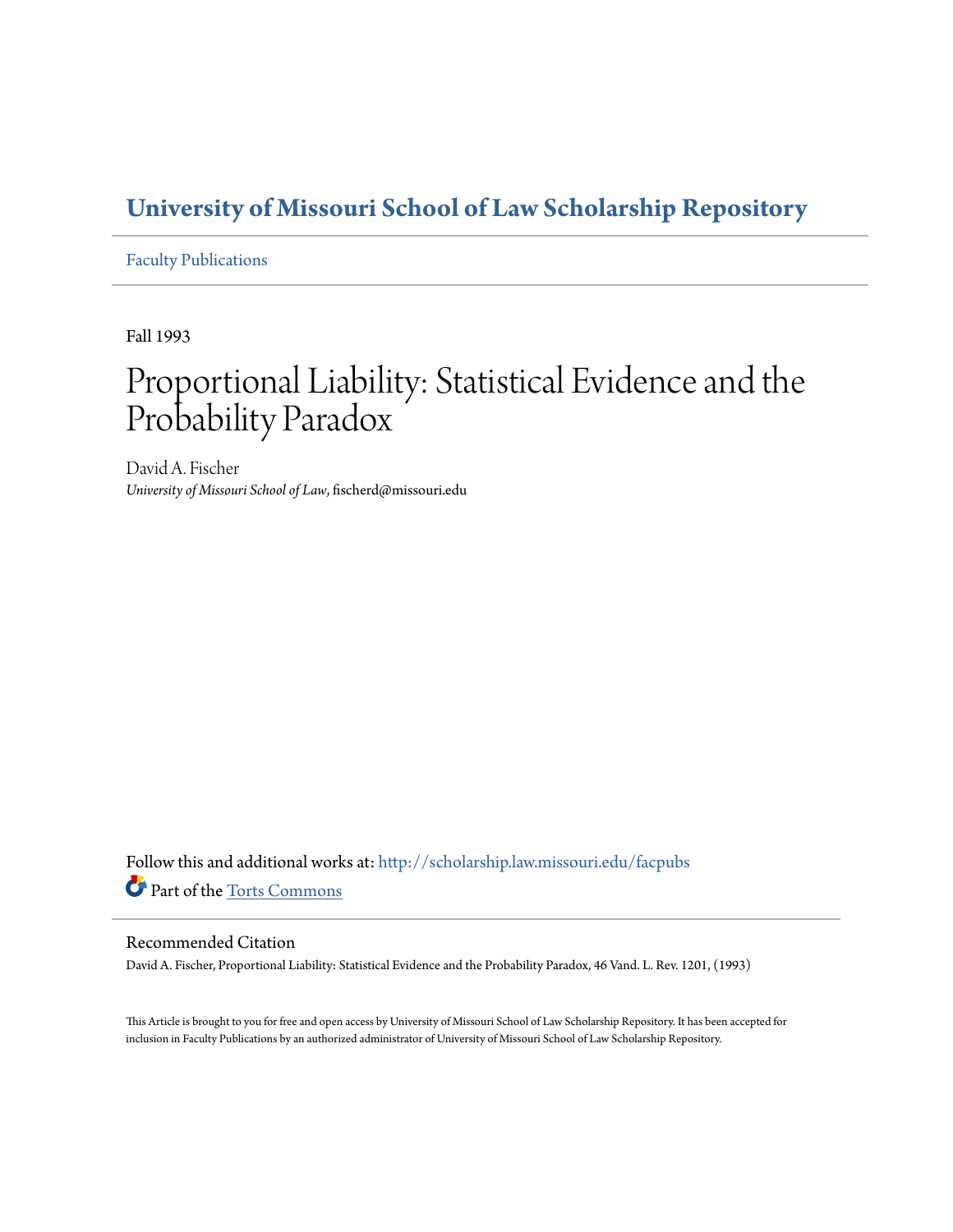## **Proportional Liability: Statistical Evidence and the Probability Paradox**

*David A. Fischer\**

|      |                                                  | 1201 |
|------|--------------------------------------------------|------|
| H.   | DETERRENCE AND THE PROBABILITY PARADOX  1203     |      |
| III. | CORRECTIVE JUSTICE AND STATISTICAL EVIDENCE      | 1217 |
|      | A. Tortious Infliction of Harm  1217             |      |
|      | <b>B</b> .                                       |      |
| IV.  | COMPENSATION AND STATISTICAL EVIDENCE  1223      |      |
|      | Proportional Damage Recovery and Insurance<br>A. |      |
|      | Fund Proportional Risk Recovery                  | 1224 |
|      | <b>B</b> .                                       |      |
|      |                                                  |      |

#### I. INTRODUCTION

Numerous writers have proposed modifying traditional tort rules1 to permit plaintiffs to recover from a defendant who contributed to the risk of causing the plaintiff's harm without proving that the defendant actually caused the harm.<sup>2</sup> These proposals would determine recovery

1. See discussion in text accompanying note 11.

2. See, for example, Samuel D. Estep, *Radiation Injuries and Statistics: The Need for a New Approach to Injury Litigation,* 59 Mich. L. Rev. 259 (1960); Daniel **A.** Farber, *Toxic Causation,* 71 Minn. L. Rev. 1219 (1987); William M. Landes and Richard A. Posner, *Tort Law as a Regulatory Regime for Catastrophic Personal Injuries,* 13 J. Legal Stud. 417 (1984); John Makdisi, *Proportional Liability: A Comprehensive Rule to Apportion Tort Damages Based on Probability,* 67 N.C. L. Rev. 1063 (1989); Glen **0.** Robinson, *Probabilistic Causation and Compensation for Tortious Risk,* 14 J. Legal Stud. 779 (1985); David Rosenberg, *The Causal Connection* in Mass Exposure Cases: A "Public Law" Vision of the Tort System, 97 Harv. L. Rev. 851 (1984); Gregory L. Ash, Comment, *Toxic Torts and Latent Diseases: The Case for an Increased Risk Cause of Action,* **38** U. Kan. L. Rev. 1087 (1990); David P.C. Ashton, Comment, *Decreasing the*

1201

**<sup>\*</sup>** James Lewis Parks Professor of Law, University of Missouri-Columbia. B.A., **1965, J.D., 1968,** University of Missouri-Columbia. The Author gratefully acknowledges the assistance of the following persons who read early drafts of the manuscript and provided helpful comments: David W. Barnes, R. Wilson Freyermuth, Jr., Dr. Michael L. Lefevre, Peter Mueser, Jerome Organ, David F. Partlett, Philip **G.** Peters, William Powers, Jr., and Leonard L. Riskin. I also thank participants in the faculty colloquium at the University of Missouri-Columbia. The work on this Article was supported by a grant from the University of Missouri Law School Foundation.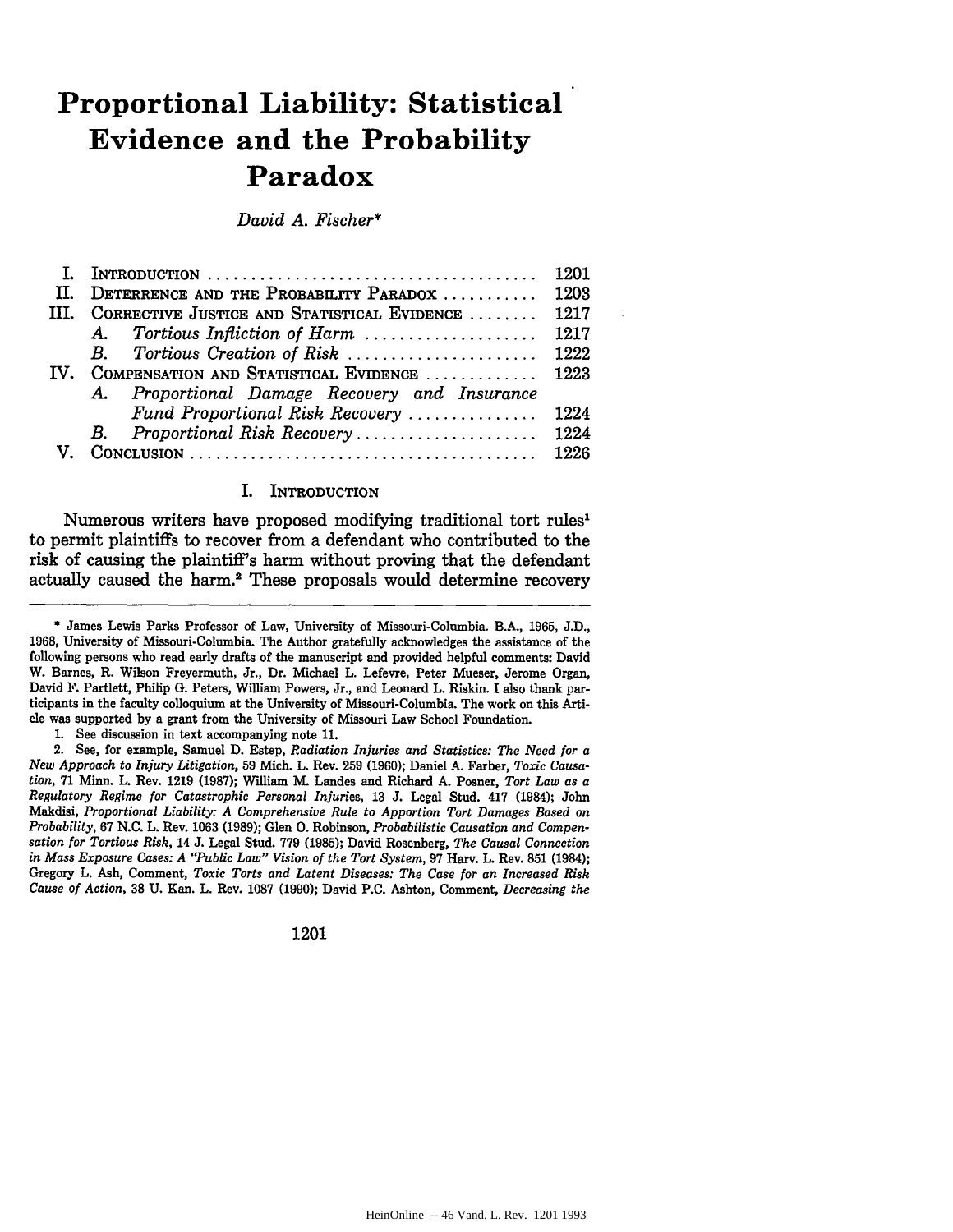by multiplying the plaintiff's total damages by the percentage chance that the defendant caused the damages, thereby giving her a portion of her damages.

Although these proposals for proportional liability take many forms, they may be divided into three major categories. The "proportional damage recovery" category would permit a plaintiff to recover a portion of her damages only after she has suffered the injury or acquired the disease.' Thus, if a defendant created a twenty percent probability of having caused the harm, an injured plaintiff would recover twenty percent of her damages. If a defendant created a sixty percent probability of having caused the harm, the plaintiff would recover sixty percent of her damages.

By contrast, the "proportional risk recovery" category would permit a plaintiff to recover a portion of her prospective damages before she has been injured or made ill. Thus, if a defendant exposed ten persons to a toxin that created a ten percent risk of causing a certain disease in the future, each exposed person would recover ten percent of her prospective damages in advance.4

Under the third category of "insurance fund proportional risk recovery," plaintiffs also would sue before injury. A judgment for a plaintiff would require the tortfeasor either to set aside an amount equal to the exposure victims' prospective damages in an insurance fund<sup>5</sup> or to buy insurance.6 Money from the fund, or proceeds from the insurance policy, would later go to those exposed persons who actually contracted the illness or injury.

Problems of proof associated with modern toxic tort cases represent the primary impetus for these proportional liability theories. In

3. American Law Institute, Reporters' Study, 2 *Enterprise Responsibility for Personal Injury, Approaches to Legal and Institutional Change* 369-75 (American Law Institute, 1991); Makdisi, 67 N.C. L. Rev. at 1064-65 (cited in note 2); Harvey, 89 Dickinson L. Rev. at 235 (cited in note 2).

4. Landes and Posner, **13** J. Legal Stud. at 428-30 (cited in note 2); Robinson, 14 J. Legal Stud. at 779 (cited in note 2); Rosenberg, 97 Harv. L. Rev. at 885-87 (cited in note 2); Legum, 18 Ga. L. Rev. at 563 (cited in note 2).

5. Estep, 59 Mich. L. Rev. at 281-98 (cited in note 2).

6. Ash, 38 U. Kan. L. Rev. at **1105-07** (cited in note 2); Ashton, 43 U. Miami L. Rev. at 1119- 39 (cited in note 2); Carson, 60 Wash. L. Rev. at 649-50 (cited in note 2).

*Risks Inherent in Claims for Increased Risk of Future Disease,* 43 U. Miami L. Rev. 1081 (1989); Brent Carson, Comment, *Increased Risk of Disease from Hazardous Waste: A Proposal for Judicial Relief,* 60 Wash. L. Rev. 635 (1985); Steve Gold, Note, *Causation in Toxic Torts: Burdens of Proof, Standards of Persuasion, and Statistical Evidence,* 96 Yale L. J. 376 (1986); Dwight C. Harvey, Comment, *Epidemiologic Proof of Probability: Implementing the Proportional Recovery Approach in Toxic Exposure Torts,* 89 Dickinson L. Rev. 233 (1984); Barton C. Legum, Note, *Increased Risk of Cancer as an Actionable Injury,* **18** Ga. L. Rev. 563 (1984); David S. Pegno, Note, *An Analysis of the Enhanced Risk Cause of Action (or How I Learned to Stop Worrying and Love Toxic Waste),* 33 Vill. L. Rev. 437 (1988).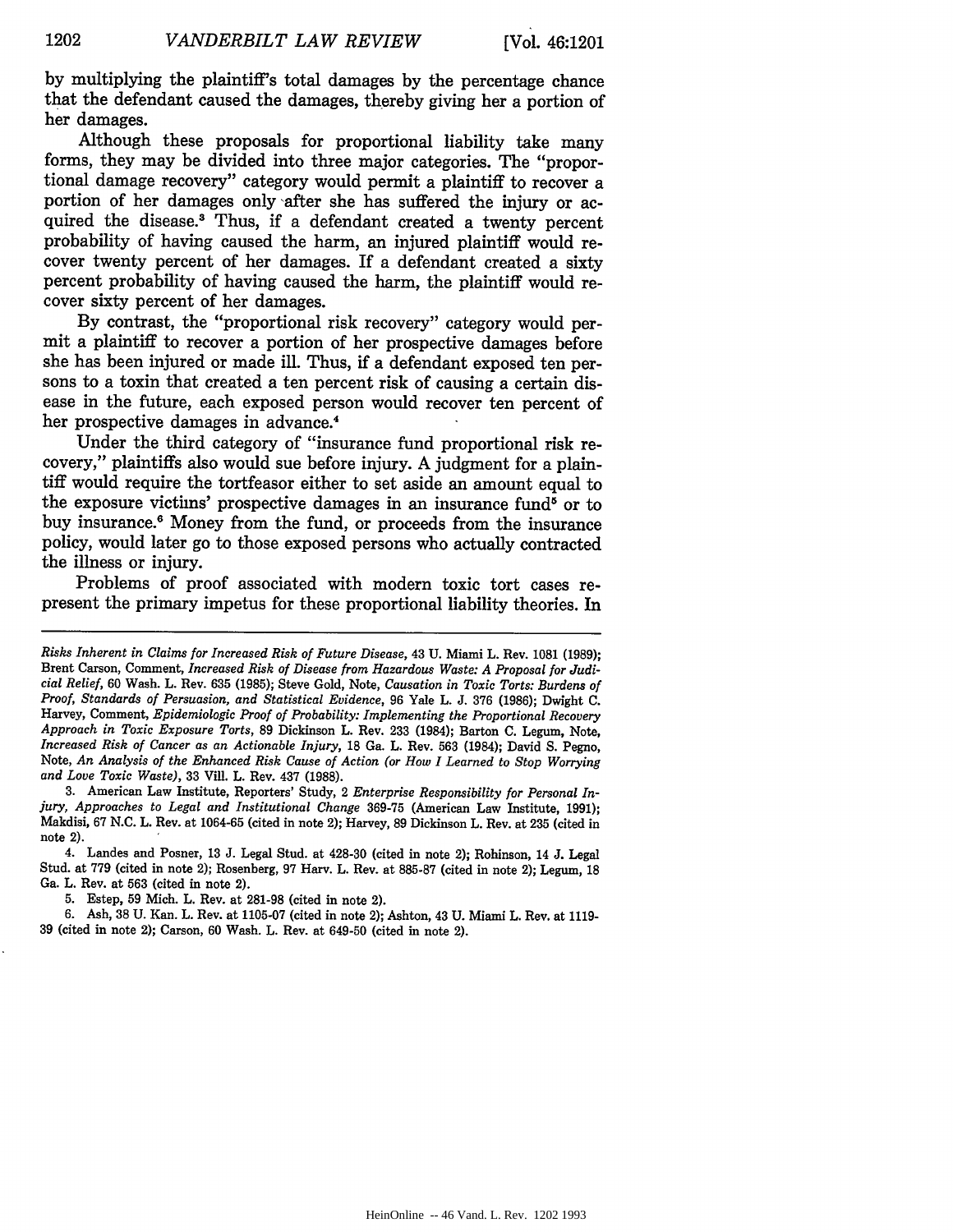such cases, there is often insufficient particularistic evidence to show causation. Therefore, plaintiffs commonly rely on epidemiological evidence instead. Frequently, this evidence will show a less than fifty percent chance that a particular toxin caused a plaintiff's harm. Under traditional rules, the plaintiff would not be able to make a case based on such statistical evidence. Proportional liability would permit limited recovery in such cases, and most commentators would limit proportional liability to cases of this type.7 They would not apply it, for example, to hold a negligent driver liable for nearly having an accident.

Three major policies underlie tort liability: deterrence, compensation, and corrective justice. A primary justification for proportional liability is its alleged superiority in advancing the tort policy of deterrence. This Article demonstrates a significant flaw in this claim by showing that the use of tort liability in multiple cause cases involving statistical evidence in fact serves the policy of deterrence quite poorly. Tort liability fails to serve the deterrence policy because of a characteristic inherent in statistical evidence referred to in this Article as the "probability paradox." The Article shows that the paradox arises because probability is a relative concept, varying as background risks change. As a result, tort law induces people to use less care as the environment becomes more dangerous. The Article illustrates how this paradox undermines deterrence in such cases, whether proportional liability is used or not, and how switching to proportional liability may not produce heightened overall deterrence. The Article further analyzes the extent to which proportional liability advances the tort policies of corrective justice and compensation. The Article points out that the use of statistical evidence also impairs the ability of proportional liability to advance these policies. In short, the Article questions the viability of this novel theory considering its limited ability to achieve tort law goals.

#### **II.** DETERRENCE **AND** THE PROBABILITY **PARADOX**

The economic argument for proportional liability claims that it enhances the deterrent value of tort law.8 Professor David Rosenberg has described the economic theory of tort law in general as follows:

Accidents waste productive resources, both human and capital. The most obvious costs of accidents are the losses resulting from personal injury. But there is

<sup>7.</sup> See, for example, Robinson, 14 J. Legal Stud. at 796-97 (cited in note 2). But see Makdisi, 67 N.C. L. Rev. at 1064 (cited in note 2) (advocating a system of proportional damage recovery that applies to all cases, not just toxic tort cases).

**<sup>8.</sup>** Christopher L. Callahan, *Establishment of Causation in Toxic Tort Litigation,* 23 Ariz. St. L. J. 605, 657 (1991); Farber, 71 Minn. L. Rev. at 1239 (cited in note 2); Rosenberg, 97 Harv. L. Rev. at 876-77 (cited in note 2).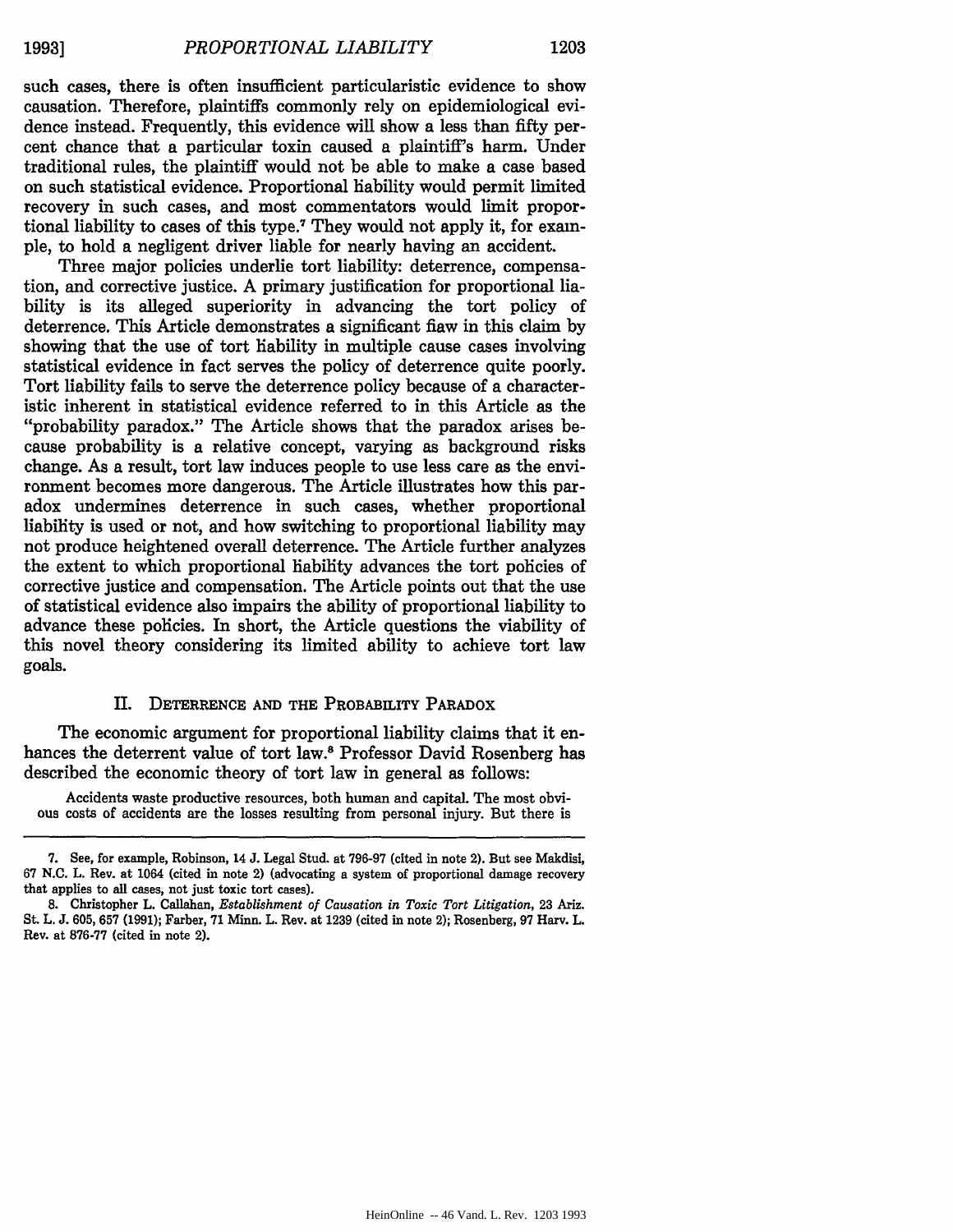another category of accident costs: the costs of avoiding accidents, which include not only investments in safety, but also reductions in the rate of production or consumption. On the assumption that a dollar of injury loss has the same disutility as a dollar of avoidance cost, utilitarian theory suggests that minimizing the sum of accident costs will maximize social welfare.

With perfect information, the government could achieve this goal **by** direct regulation. But because information is costly and regulation under conditions of uncertainty may be less efficient than leaving control of risk to the market, society has continued to rely on the tort system to provide "general deterrence." The threat of tort liability should induce rational actors to take "optimal care"--that is, to reduce the chance of accidents to the point at which the cost of any further accident prevention measures would exceed the injury losses they would prevent. Optimal care thus minimizes the sum of accident costs. Optimal deterrence of tortious conduct-of inefficient risk-taking-is the system's dominant utilitarian function.<sup>9</sup>

According to this theory, tort liability induces actors to use optimal care under both negligence liability and strict liability. The following hypothetical illustrates this function:

**A** product manufacturer sells a machine without a safety guard. There is a one in one thousand chance (one-tenth percent) that over the life of the machine a worker will be injured in an accident that the guard would have prevented. The average damage suffered **by** a worker in such an accident is **\$100,000.**

Under the law of negligence, the manufacturer would be liable for all injuries caused by the lack of a guard if each guard costs less than \$100. The law imposes liability because the cost of the accident prevention measure (the guard) is less than the anticipated \$100 injury loss (\$100,000 in damages multiplied by the one-tenth percent chance that the damages will occur). If the guard costs \$100 or more, the manufacturer would not be negligent because the cost of the accident prevention measure equals or exceeds the anticipated injury loss. Thus, negligence law achieves optimal economic deterrence because the manufacturer only takes the accident prevention measure when it costs less than the accidents it would prevent.

Strict liability achieves the same result. If the guard costs less than \$100, the law induces the manufacturer to equip the machine with the guard as a cheaper alternative than paying for the anticipated injury loss. If the guard costs more than \$100, the law will induce the manufacturer to sell the machine without the guard because it is cheaper to pay the anticipated injury loss than to pay for the guard.

If one assumes perfect information, proportional liability produces the same result. Under proportional risk recovery, for example, each worker exposed to the risk of injury because of the absence of the guard would receive her anticipated damages discounted by the chance that she would not be injured. These damages would add up to \$100 per

**<sup>9.</sup>** Rosenberg, **97** Harv. L. Rev. at 861-62 (cited in note 2).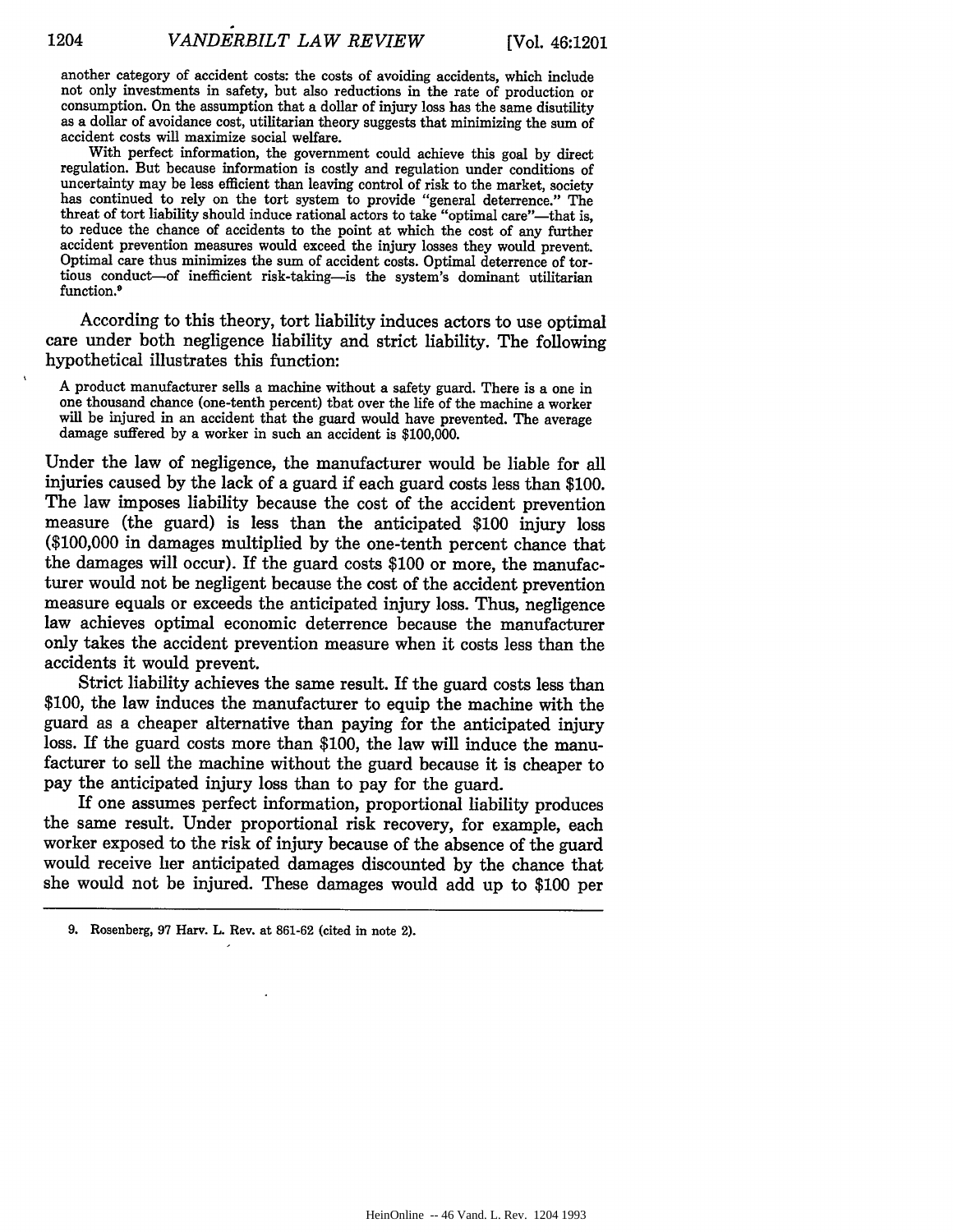machine, giving the manufacturer the same incentive to guard the machine as under the common-law all or nothing rule.<sup>10</sup>

Proportional liability proponents claim that two traditional rules undermine the deterrent value of tort law in cases involving multiple potential causes of harm. One rule requires plaintiffs to prove that causation is more probable than non-causation. Another rule grants plaintiffs full recovery if they meet this standard of proof and no recovery if they fail to meet it. **In** many toxic tort cases, a defendant's conduct creates a less than fifty percent risk of harming any person exposed to the toxic substance, and it is impossible to determine whether any given individual contracted the disease from exposure to the toxin or from some other source. These traditional rules would permit defendants in such cases to escape all liability, leaving them significantly underdeterred.<sup>11</sup> Similarly, in some toxic tort cases a defendant's conduct creates a greater than fifty percent risk of causing illness. Under traditional rules, defendants in such cases would be liable for more harm than they actually caused and would be significantly overdeterred.<sup>12</sup> If a defendant's toxic release created a sixty percent risk of causing cancer in people exposed to the toxin, therefore, the defendant would have caused cancer in only sixty out of one hundred exposed people who contracted cancer. Under the more probable than not standard, however, the defendant would be liable to all one hundred cancer victims exposed to the toxin for one hundred percent of their damages.<sup>18</sup>

**10.** Under proportional damage recovery each injured worker would receive **100%** of her damages because the hypothetical assumes a **100%** probability that the guard would have pre-. vented the harm. Thus, assuming perfect information, and in the absence of competing causes, proportional damage recovery yields the same result as the all or nothing rule in this hypothetical.

11. Makdisi, 67 N.C. L. Rev. at 1070 (cited in note 2); Robinson, 14 J. Legal Stud. at 784 (cited in note 2).

12. Estep, **59** Mich. L. Rev. at **279** (cited in note 2); Makdisi, **67 N.C.** L. Rev. at **1070-71;** Rosenberg, **97** Harv. L. Rev. at **880-81** (cited in note 2).

**13.** In theory, holding a defendant liable for more harm than it caused does not produce overdeterrence in negligence cases. Under the law of negligence, an actor can avoid all liability **by** spending the optimal amount on accident avoidance measures. Assume in the above example that the damages in each of the **100** cancer cases were **\$1,000,000.** Since the actor's conduct risked causing only **60** cases, it would not be negligent if it spent **\$60,000,000** for accident avoidance measures. Thus, because it can avoid **\$100,000,000** in damages **by** spending \$60,000,000 in accident avoidance measures, it has no incentive to spend more than **\$60,000,000.**

In practice this may not be true because there are substantial elements of strict liability in negligence cases. Steven Shavell, *An Analysis of Causation and the Scope of Liability in the Law of Torts,* **9 J.** Legal Stud. 463, 489 **(1980).** See also **William** M. Landes and Richard **A.** Posner, *The Economic Structure of Tort Law* **236-37** (Harvard **U., 1987).** Defendants often are held liable under the law of negligence even though they use, or attempt to use, due care. This is because errors frequently are made in finding facts, in determining appropriate levels of care, and in formulating due care standards. Shavell, **9 J.** Legal Stud. at 489. If there is a significant risk that the jury will hold the actor liable for failing to spend more than the optimal amount on accident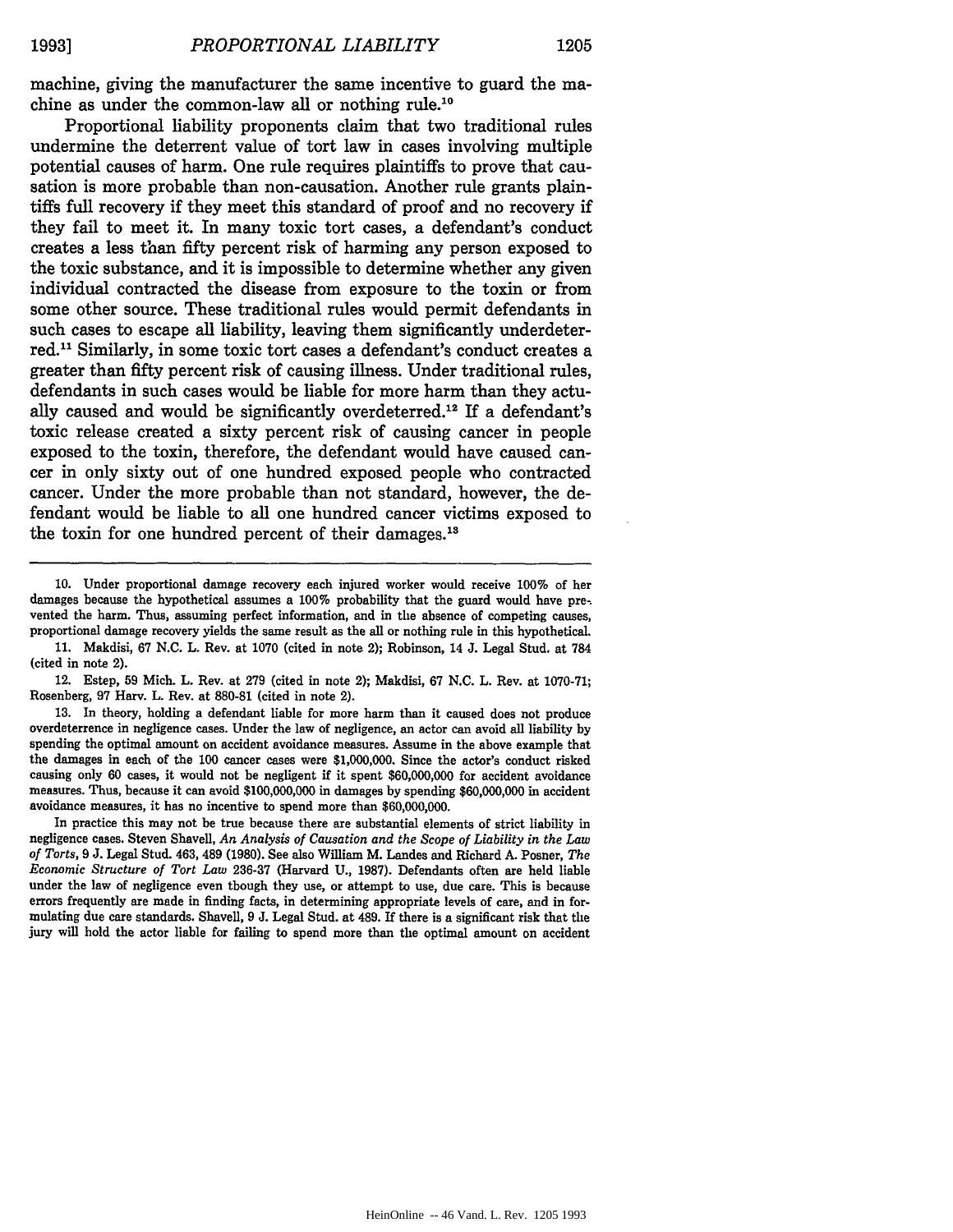In theory, proportional liability would tailor the remedy precisely so that a given defendant would be held liable for the exact amount of harm it caused.<sup>14</sup> Thus, the defendant arguably should have the precise economic incentive to use due care.15

This argument for proportional liability is fundamentally flawed in cases involving multiple potential causes of the plaintiff's harm. Neither the common-law approach nor proportional liability correctly signals how much the defendant should invest in safety. Their inability to promote adequate safety investment occurs because probability is a relative concept; probability changes dramatically as background risks vary. Yet, these changes may not rationally be related to the amount of care that society wants an actor to use.

The etiology of many diseases caused by toxic substances is poorly understood.<sup>16</sup> In toxic tort cases, therefore, it is easy to confuse the problems arising from causal uncertainty with the problems arising from relativity of risk. To avoid this confusion, this Article first illustrates the point about relativity of risk by using non-toxic tort examples in which causation is clear. The examples involve sporadic accidents in which particularistic evidence is at least potentially available. Many advocates of proportional liability would not apply the theory in such cases;<sup>17</sup> therefore, the Article uses additional examples to show that the problems arising from the relativity of risk also occur in toxic tort cases involving multiple causes when particularistic evidence is unavailable.

The first sporadic accident example involves a single potential cause of harm:

Defendant negligently fails to remove a land mine from a road. This mine has a special feature that causes it to lose its detonation capacity within one month of being activated. Because of its position in the road, the amount of traffic, and the possibility that a wild animal will step on the mine and detonate it, the mine cre- ates only an eighty percent chance of killing a motorist who drives down the road during the one month when the mine is functional. If the motorist is killed, the damages will be \$1,000,000.

If the driver hits the mine, the defendant would pay one hundred percent of the plaintiff's damages. If the defendant's conduct produces no compensable harm, the defendant would pay nothing. In effect, tort law

**17.** See note **7** and accompanying text.

avoidance, then the negligence cause of action will produce the same incentive as the strict liability cause of action.

<sup>14.</sup> Rosenberg, **97** Harv. L. Rev. at **881** (cited in note 2) (stating that proportional liability "holds the wrongdoer accountable for neither more nor less than the injury losses fairly attributable to the wrongdoer's conduct").

**<sup>15.</sup>** Makdisi, **67 N.C.** L. Rev. at **1071, 1073** (cited in note 2); Rosenberg, **97** Harv. L. Rev. at **866;** Legum, **18** Ga. L. Rev. at **577, 582-83** (cited in note 2).

**<sup>16.</sup>** Callahan, **23** Ariz. St. L. **J.** at **616-17,** 624-25 (cited in note **8);** Farber, **71** Minn. L. Rev. at **1227-28** (cited in note 2).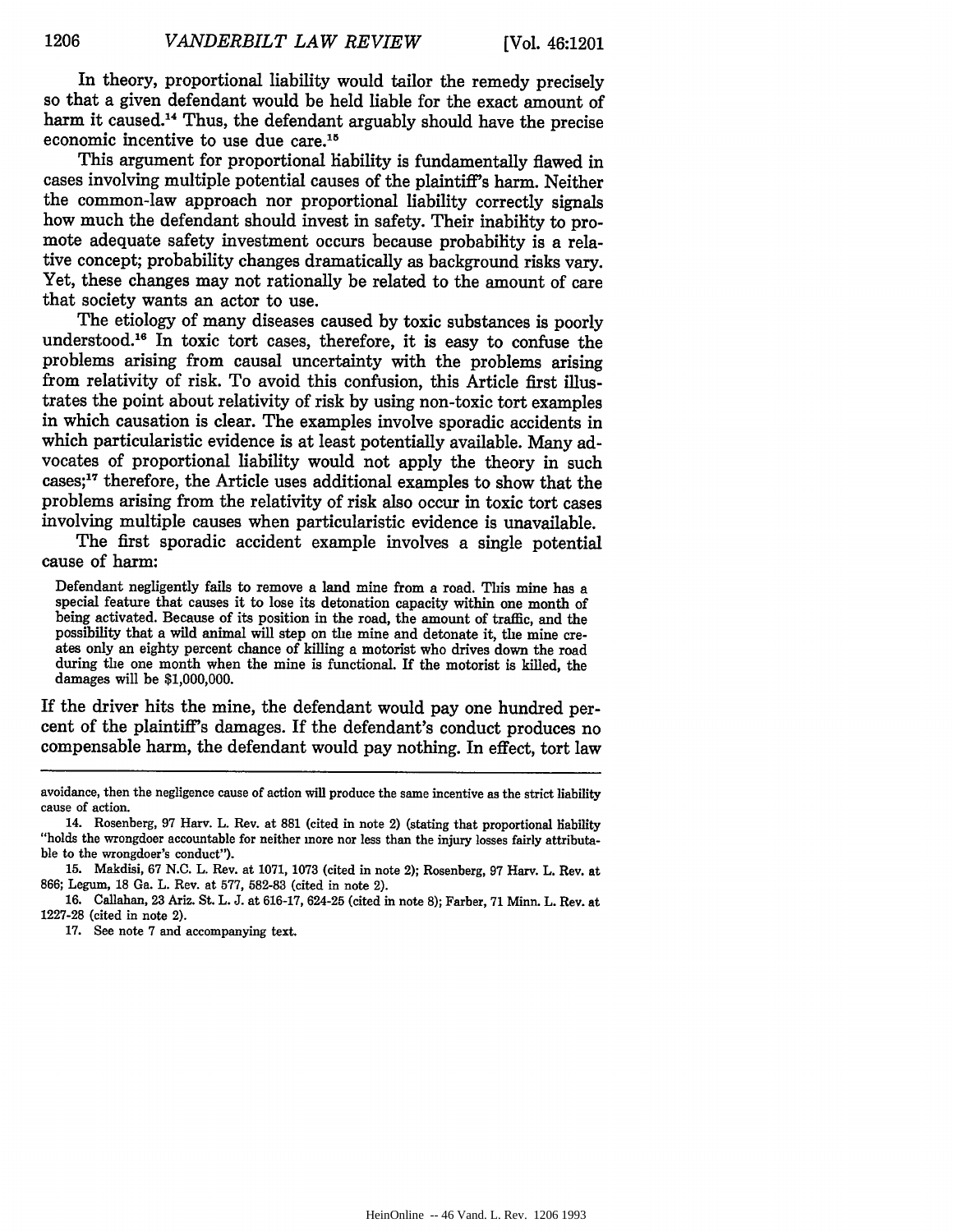provides the defendant with an economic incentive to invest up to \$800,000 to prevent this accident (\$1,000,000 in damages multiplied by an eighty percent chance that a person will be killed).

Modifying the example to make it into a multiple cause case significantly alters the defendant's incentive to use due care:

Assume that nine other people also carelessly fail to remove nine other identical land mines from the same stretch of road. With ten mines in the road, the risk that a driver will be killed is now virtually one hundred percent. The risk that any given mine will kill him, however, is only ten percent. Additional drivers are not likely to be killed because the danger will become evident after the first accident, and drivers will stop using the road until the one month danger period has expired. A driver hits a mine and is killed. The death causes \$1,000,000 in damages. No particularis- tic evidence is available to show whose mine he hit.

Under proportional liability, the defendant would be held liable for \$100,000 because the probability that he caused the \$1,000,000 in damages is ten percent. Thus, proportional liability gives the defendant a \$100,000 incentive to remove the mine. If ninety-nine other people had left ninety-nine other such mines in the road, the defendant would be liable for \$10,000 because the probability that he caused the death is one percent. Correspondingly, he would have a \$10,000 incentive to remove the mine.

The common-law all or nothing rule produces the same incentives if the defendant knows about the other mines and believes that it will be possible to identify the owner of the mine that caused the harm. With ten mines in the road, the rule provides the defendant with an economic incentive to invest up to \$100,000 to prevent this accident (\$1,000,000 in damages multiplied by a ten percent chance that the driver will be killed by the defendant's mine). If there are ninety-nine other mines in the road, the defendant has a \$10,000 incentive to prevent the accident (\$1,000,000 in damages multiplied by a one percent chance that the driver will be killed by the defendant's mine).

In the first and second variations of the hypothetical, the defendant's incentive to use care is reduced significantly compared to the original hypothetical. The bare statistics create the impression that the risk decreased in the first and second variations because the defendant's omission became less dangerous. This impression is misleading because it views risk solely from the defendant's perspective. In the second variation, viewed from the vantage point of the driver about to enter the mine field, the defendant's conduct is no less dangerous than it was in the original example. The defendant also needs no less deterrence.

Proportional liability advocates believe that in the first variation of the example, the defendant must be liable for ten percent of the plaintiff's damages to be deterred properly. In the second variation, however, he need only be liable for one percent to have a sufficient economic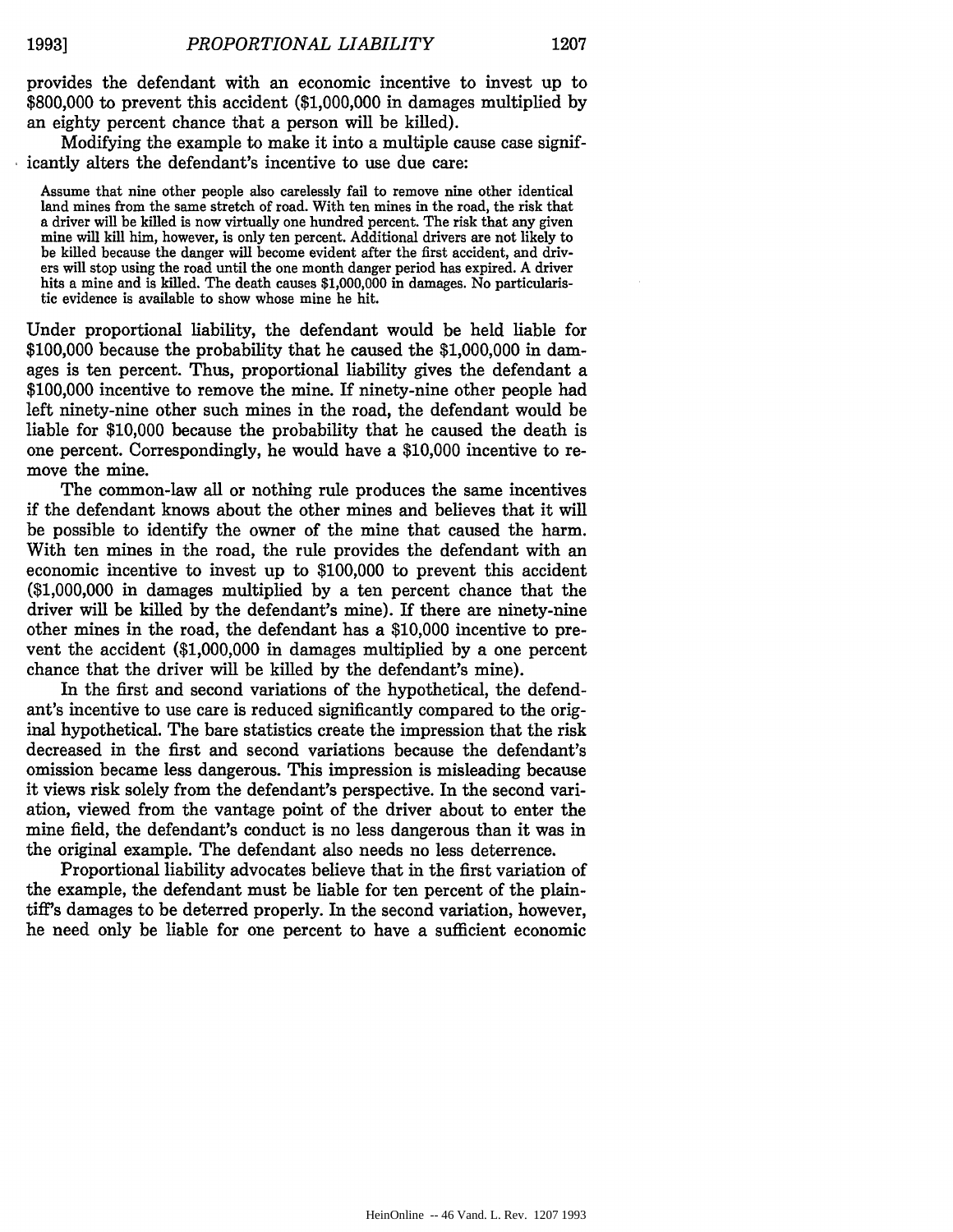incentive to refrain from the conduct. Common sense rebels at this notion because the defendant's conduct was exactly the same in both cases. The risk decreased only from the defendant's perspective. Significantly, the risk did not diminish because the defendant's conduct became intrinsically less dangerous; rather, it decreased only because the possibility increased that another wrongdoer would **kill** the plaintiff before the defendant could. This phenomenon shall be referred to as the "latency factor." In the example above, this largely fortuitous factor probably should not control the proper size of the penalty required to regulate the defendant's antisocial conduct.

A toxic tort example illustrates the same point about relativity of risk arising from the latency factor. Professor Samuel Estep used the following example based on census figures:

If **100,000** people were exposed to a dose of radiation sufficient to cause 143 leukemia deaths over a twenty year period, only **107** would actually die of leukemia. Not all would die of leukemia because thirty-six of the potential leukemia victims first would' have died of other causes. <sup>18</sup>

Under proportional liability theory, the tortfeasor who caused the radiation exposure would be liable for the damages caused **by 107,** rather than 143, leukemia deaths.<sup>19</sup> Otherwise, according to the theory, the law would induce the tortfeasor to spend too much money to protect against the risk of exposing the public to radiation.

The latency factor actually operates in all cases involving death or permanent disability, including those not normally regarded as multiple cause cases. This factor operates because tort damages are calculated on the basis of the victim's earning capacity and projected life span, thereby holding the defendant liable only for the loss of earnings that would have occurred between the time of death or disability and the time when the victim would have died from another cause. Mortality tables determine the time of death from the other cause. Thus, if the defendant kills a young person in mid-career, the damages from lost income will be substantial. **If** the defendant kills an elderly person, however, the damages will be smaller. Ignoring these alternative potential causes of death would lead to the assumption that the victim would have lived forever. The defendant, therefore, would be liable for the wages that could have been earned in a life of infinite duration. In effect, awarding compensation to a plaintiff for only the portion of damages that an alternative cause would not have produced limits a defendant's liability. In a sense, all such cases impose a form of proportional liability. The relative nature of risk reduces the defendant's lia-

**19. Id.** at **283.**

**<sup>18.</sup>** Estep, **59** Mich. L. Rev. at 275-79 & **276-77** n.52 (cited in note 2).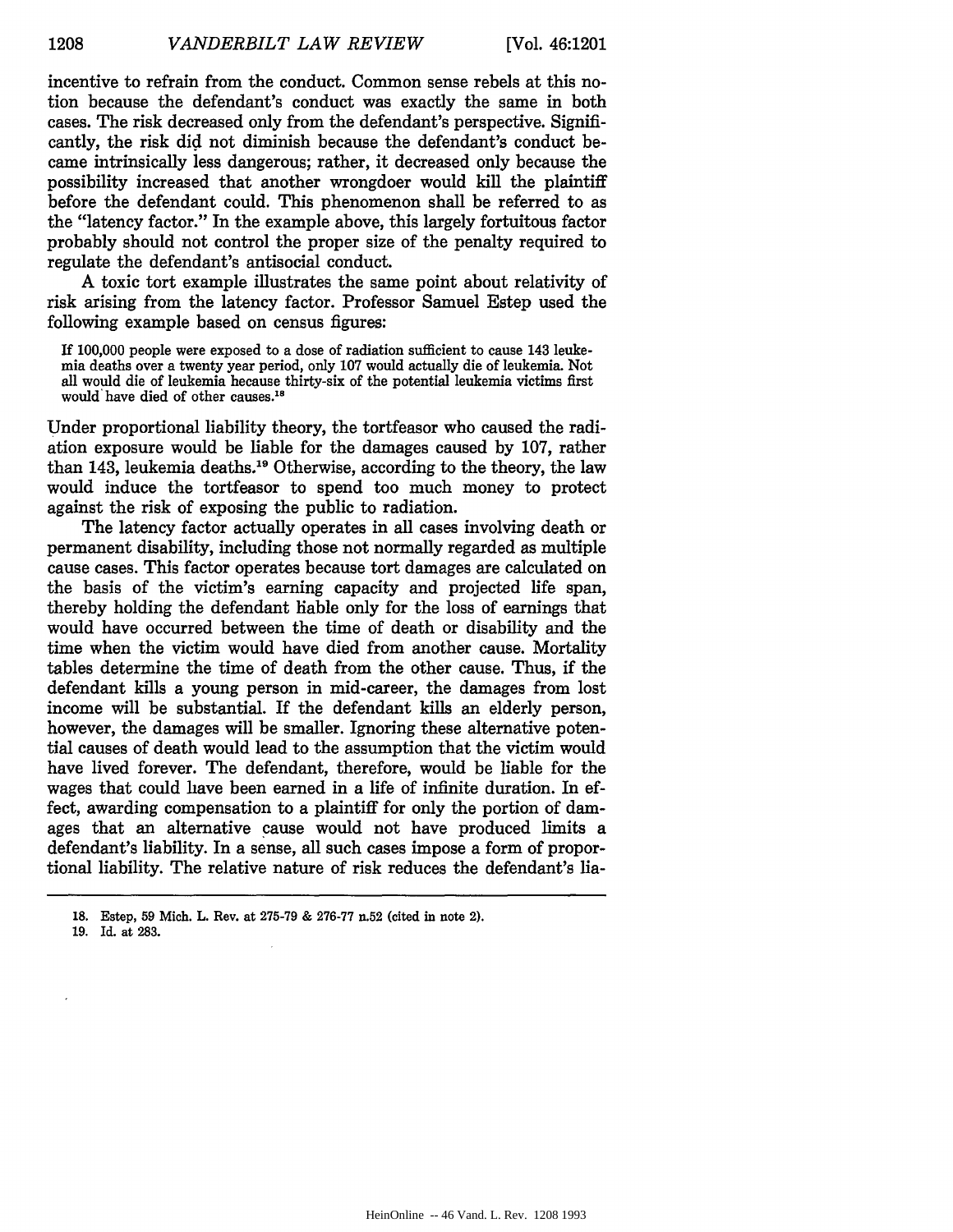bility in proportion to the extent that other causes have shortened the victim's life expectancy. People who are most at risk from these alternative potential causes of death receive the smallest damage awards.

The difference between the standard death or permanent disability case and the proportional liability case arises from the timing of the other potential causes of harm. In the standard case, the law discounts the damages for which the tortfeasor is liable **by** the possibility that another cause of death would have taken effect after the tortfeasor's cause took effect. In the proportional liability case, the law discounts the damages for which the tortfeasor is liable **by** the chance that another cause of harm actually took effect *before* the tortfeasor's cause would have taken effect.

In a broader sense, all non-death cases awarding compensation for lost wages are multiple cause cases affected **by** the latency factor. If the defendant tortiously disables the plaintiff for six months, she will have to compensate the plaintiff for six months of lost earning capacity. That lost capacity will be greater if the plaintiff is a surgeon than if she is a custodian. The circumstances that cause the plaintiff to be a custodian rather than a surgeon are causes operating independently of the defendant's actions. The law gives the defendant the full advantage of these causes by requiring that she compensate an injured custodian only for the lost earning capacity of a custodian. The tort penalty for injuring a person therefore is greatly affected by the victim's age or occupation because the defendant may reduce her liability by the amount that concurring causes reduce the plaintiff's earning capacity. By contrast, in criminal law, which is also concerned with deterrence, the penalty for homicide or assault is not affected by the victim's age or occupation.

In the previous examples, the relativity of risk phenomenon occurred because of the latency factor. The same phenomenon can operate, however, even when none of the potential causes affects the chances that the other potential causes will take effect. The same phenomenon can occur, for example, whenever a jury decides a case on the basis of bare statistical evidence that correlates poorly with actual risk.

The following example, which involves multiple potential causes occurring simultaneously, demonstrates this:

Defendant hunter and one other hunter each fire a shotgun in plaintiff's direction. Plaintiff is hit in the eye by one pellet and is blinded. It is impossible to determine from which gun the pellet came.<sup>20</sup>

On the basis of statistical evidence alone, there is a fifty percent chance that the defendant shot the plaintiff. If nine other hunters had fired in

<sup>20.</sup> This example is based on *Summers v. Tice,* **33** Cal. 2d **80,** 199 P.2d 1 (1948).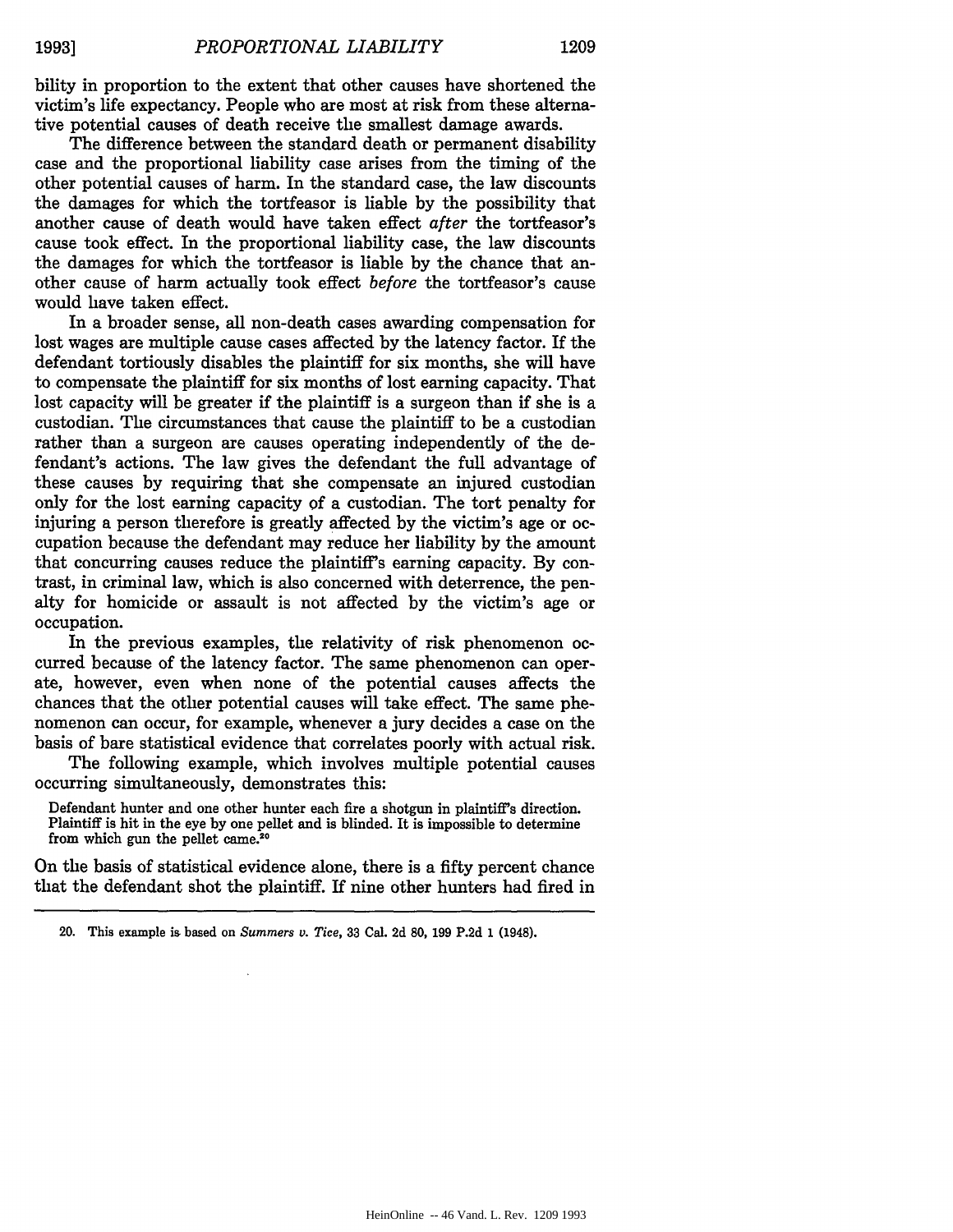the plaintiff's direction at the same time as the defendant, there would be a ten percent chance that the defendant shot the plaintiff. If there had been ninety-nine other hunters, the chance that the defendant shot the plaintiff would be one percent. Under proportional liability, the defendant will be liable for fifty percent, ten percent, or one percent of the plaintiff's damages, depending on whether the other hunters numbered one, nine, or ninety-nine.

In this hypothetical, the number of other hunters affects the absolute risk of harm to the plaintiff. The number, however, has no effect on the risk that the defendant will hit the plaintiff. There is no effect because the harm from the conduct of all hunters took place, or failed to take place, simultaneously. The defendant either hit the plaintiff or missed the plaintiff. If the defendant missed the plaintiff, he caused no loss. If the defendant hit the plaintiff, he caused the entire vision loss. This statement would be true even if the plaintiff's eye had been hit by several pellets from other hunters. Under the twin-fires rule, the defendant would be fully liable for the harm that his pellet was sufficient to cause, even if the conduct of other actors also was sufficient to cause the same loss.<sup>21</sup>

Under proportional liability, the change in the defendant's liability occurs only because probability is a relative concept. It does not occur because the defendant's conduct is more dangerous when he is a member of a small hunting party than when he is a member of a large one. Thus, the statistical evidence presented says nothing about the defendant's marksmanship. The risk that the defendant's pellet would hit the plaintiff may have been the same in all three cases. That risk depended on factors such as the type of shotgun and shot that the defendant used, the spread pattern produced by the shotgun, the distance from the defendant to the plaintiff, and where the defendant aimed the gun. We do not know the extent of risk because we have a dearth of information concerning these relevant points. The number of hunters provides the basis for deciding the case only because of this evidentiary vacuum. If particularistic evidence were available showing which hunter hit the plaintiff, a jury would hold him liable for all harm and exonerate all other hunters. Because risk is relative, however, basing proportional liability on the inferior statistical evidence produces a perverse result. The defendant's incentive to use care diminishes as the situation becomes more dangerous, even though the defendant's conduct does not become less dangerous.

<sup>21.</sup> See, for example, *Kingston v. Chicago & N.W. Ry. Co.,* 191 Wis. 610, 211 N.W. 913 (1927) (holding a defendant who negligently started a fire that merged with another fire and destroyed the plaintiff's property liable even though its fire was not a "but for" cause of the harm).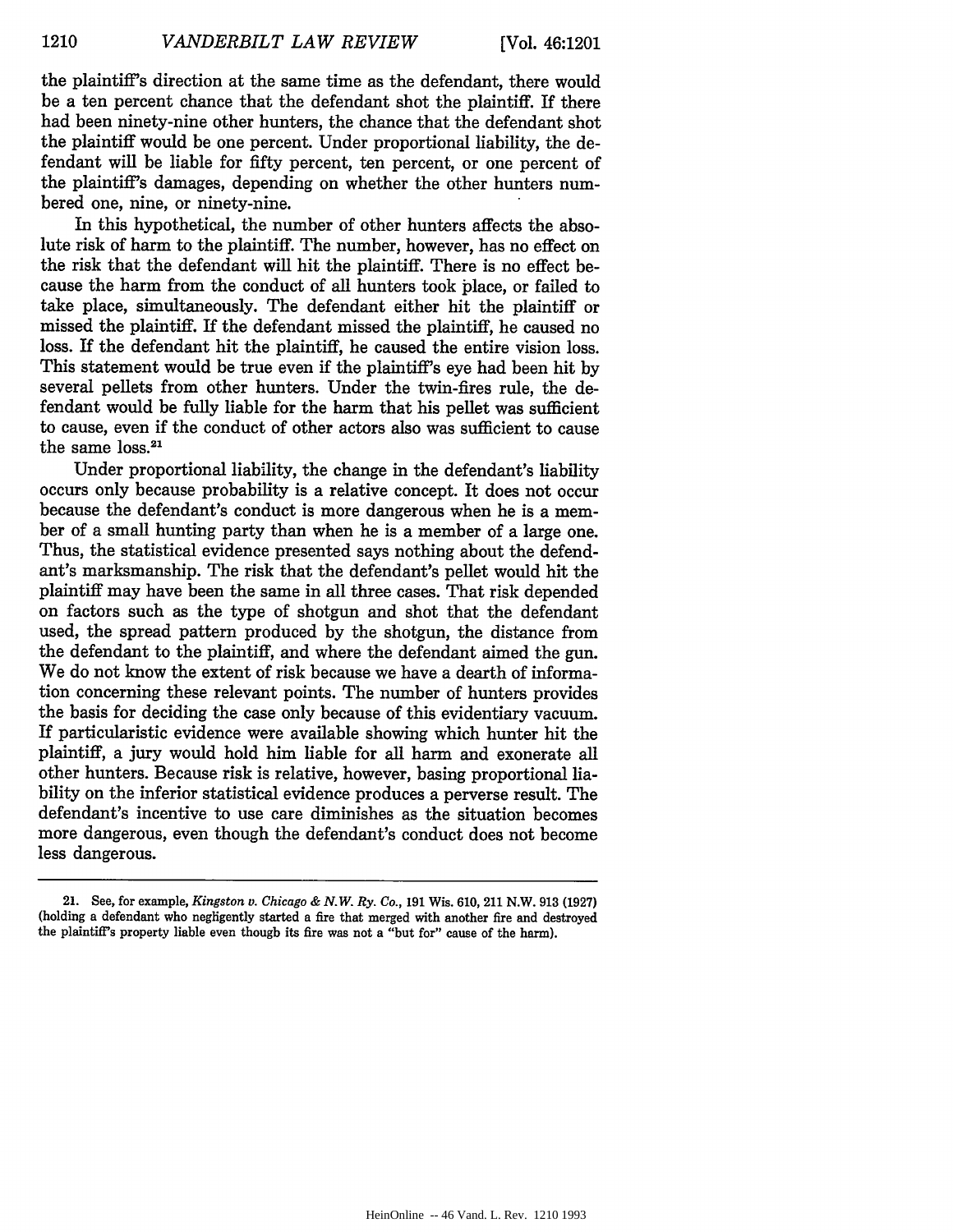The following series of illustrations shows that similar distortions in liability can occur due to the relative nature of risk, even if good information exists about risk. The first illustration involves a single potential cause of harm:

An armed assassin with one bullet shoots at a diplomat. The assassin is a poor shot and has only a thirty percent chance of hitting the diplomat.

Here it is necessary to make a distinction between the pre-injury risk of causing harm and the post-injury probability that the actor caused the harm. Proportional risk recovery compensates on the basis of the former;<sup>22</sup> proportional damage recovery compensates on the basis of the latter.<sup>28</sup> If the diplomat is killed by a bullet, the post-injury probability that the assassin killed her is virtually one hundred percent because there is no evidence of any other possible source of the fatal bullet. If the bullet misses, the post-injury probability of harm is zero because no harm occurred. The pre-injury risk of causing death, however, is always thirty percent. This risk remains unchanged whether the bullet hits or misses. Thus, proportional risk recovery would always award thirty percent of prospective damages. Proportional damage recovery would award either one hundred percent or zero percent, depending on whether the diplomat was hit by a bullet and killed.

Modifying the example to make it into a multiple cause case significantly alters the percentages:

Seven armed assassins, each acting independently and each with one bullet, simultaneously shoot at a diplomat. Because of poor aim, each assassin has only a thirty percent chance of hitting the diplomat. The damages will be \$1,000,000 if the diplomat is killed.

With seven assassins, a ninety-two percent chance exists that the diplomat will be hit by at least one bullet.<sup>24</sup> Assume the diplomat is hit by one bullet and compensation is awarded on the basis of proportional damage recovery. Each assassin would be liable for fourteen and threetenths percent of the damages because there is a fourteen and threetenths percent post-injury probability that any given assassin hit her. This figure is derived by dividing the one hundred percent probability that the diplomat was hit by the number of assassins (seven) because

<sup>22.</sup> Robinson, 14 **J.** Legal Stud. at **783** (cited in note 2).

**<sup>23.</sup>** Reporters' Study, *Approaches to Legal and Institutional Change* at **373** n.46 (cited in note **3);** Makdisi, **67 N.C.** L. Rev. at **1070-72** (cited in note 2); Glen **0.** Robinson, *Multiple Causation in Tort Law: Reflections on the DES Cases,* **68** Va. L. Rev. **713, 759 (1982).**

<sup>24.</sup> The chance that the diplomat would not be hit **by** any bullet is **.70 x .70** x **.70** x **.70** x **.70** x **.70 x .70 - .0823543,** or approximately **8%.** If there is an **8%** chance that the diplomat will not be hit **by** any bullet, then there is a **92%** chance that the diplomat will be hit **by** at least one bullet. See Sam Kash Kachigan, *Statistical Analysis: An Interdisciplinary Introduction to Univariate & Multivariate Methods* 122 (Radius, **1986).**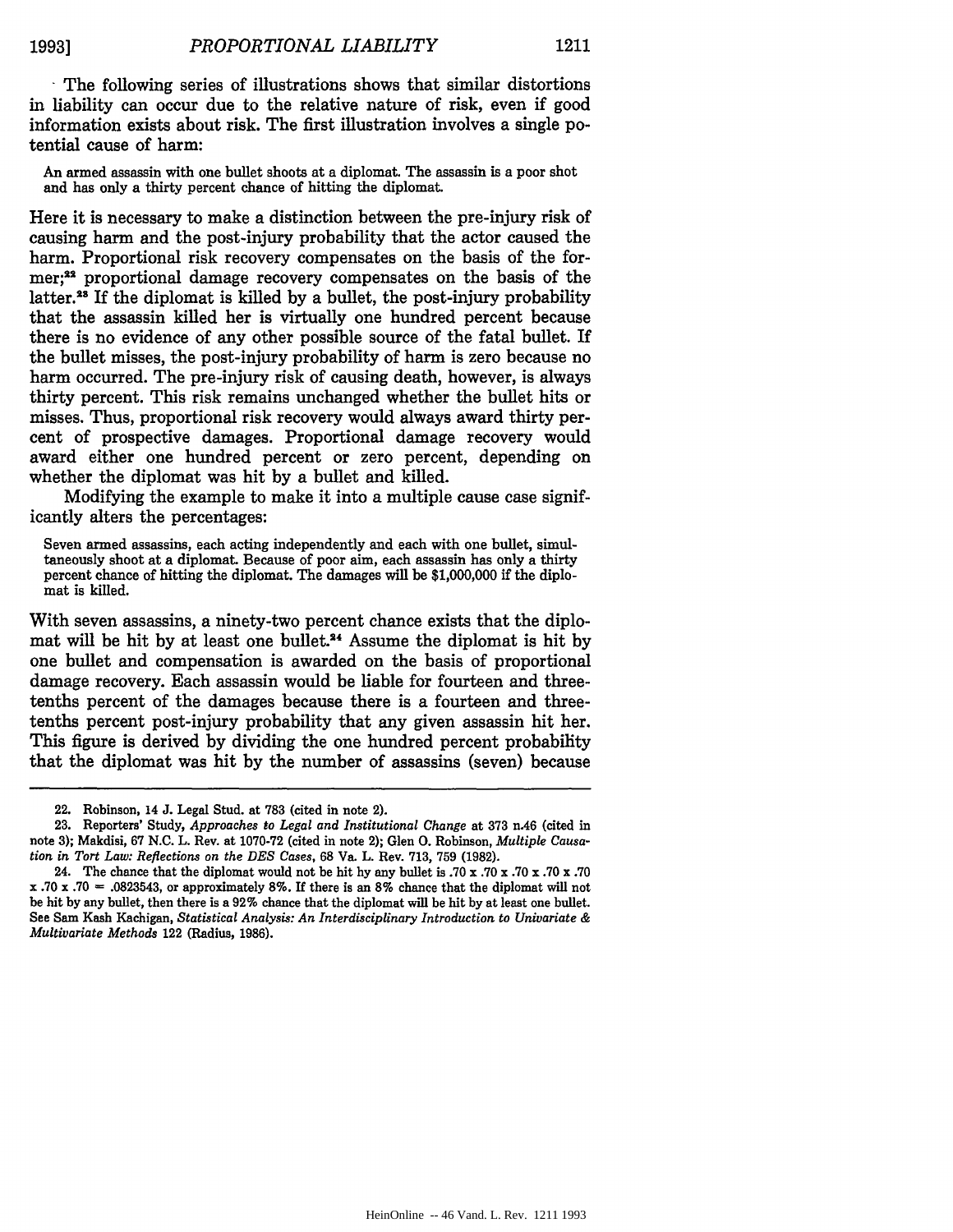each of the assassins is equally likely to have hit her. So far the case does not differ from the hunter hypothetical discussed previously. Liability is based on post-injury probability, but the evidence of this probability is unsatisfactory for the reasons discussed above. Solving this problem requires particularistic evidence of causation.

Assume, however, that the diplomat is not hit and that she seeks compensation on the basis of proportional risk recovery. This variation differs from the hunter hypothetical because the court will impose hability on the basis of pre-injury risk, about which the court has good information. The court is faced with two alternatives by which to determine pre-injury risk. The first approach is to rule that each assassin created a thirty percent pre-injury risk of shooting the diplomat. This leads to the absurd conclusion that the assassins collectively created a 210 percent risk of killing the diplomat, a statistical impossibility. This approach would permit the diplomat to recover \$2,100,000 in prospective damages (each of the seven assassins will pay \$300,000, or thirty percent of the \$1,000,000 prospective damages), even though the actual damages would have been only \$1,000,000 if she had been killed. Furthermore, this approach creates perverse incentives. If the diplomat lives, each assassin's liability under proportional risk recovery would be \$300,000. As stated above, if the diplomat dies, each assassin's hability under proportional damage recovery would be \$143,000. Thus, each assassin's potential liability more than doubles in the event that the bullet misses its mark. This creates an added incentive for the assassins to aim with care and kill the diplomat.

The second approach to determining pre-injury risk is to divide the ninety-two percent pre-injury risk that the diplomat will be killed by the number of assassins on the theory that each assassin contributed equally to that risk. Under this approach, each of the seven assassins would be liable to the plaintiff for \$131,000 (\$1,000,000 prospective damages multiplied by the thirteen and one-tenth percent pre-injury risk of harm). Here, the plaintiff's total compensation would be appropriate because it would equal her prospective damages multiplied by the actual pre-injury risk of death.

This latter approach logically imposes liability in accord with the actual pre-injury risk of harm to the diplomat, and for this reason it produces the appropriate compensation level. The approach produces these logical results because it reflects the fundamental relativity of risk. Yet, for this same reason, the approach dramatically reduces an assassin's incentive to avoid killing the diplomat as the number of competing sources of harm increases. Thus, in the first hypothetical, the lone assassin will be liable for \$300,000 (\$1,000,000 prospective damages multiplied by the thirty percent pre-injury risk of harm). In the second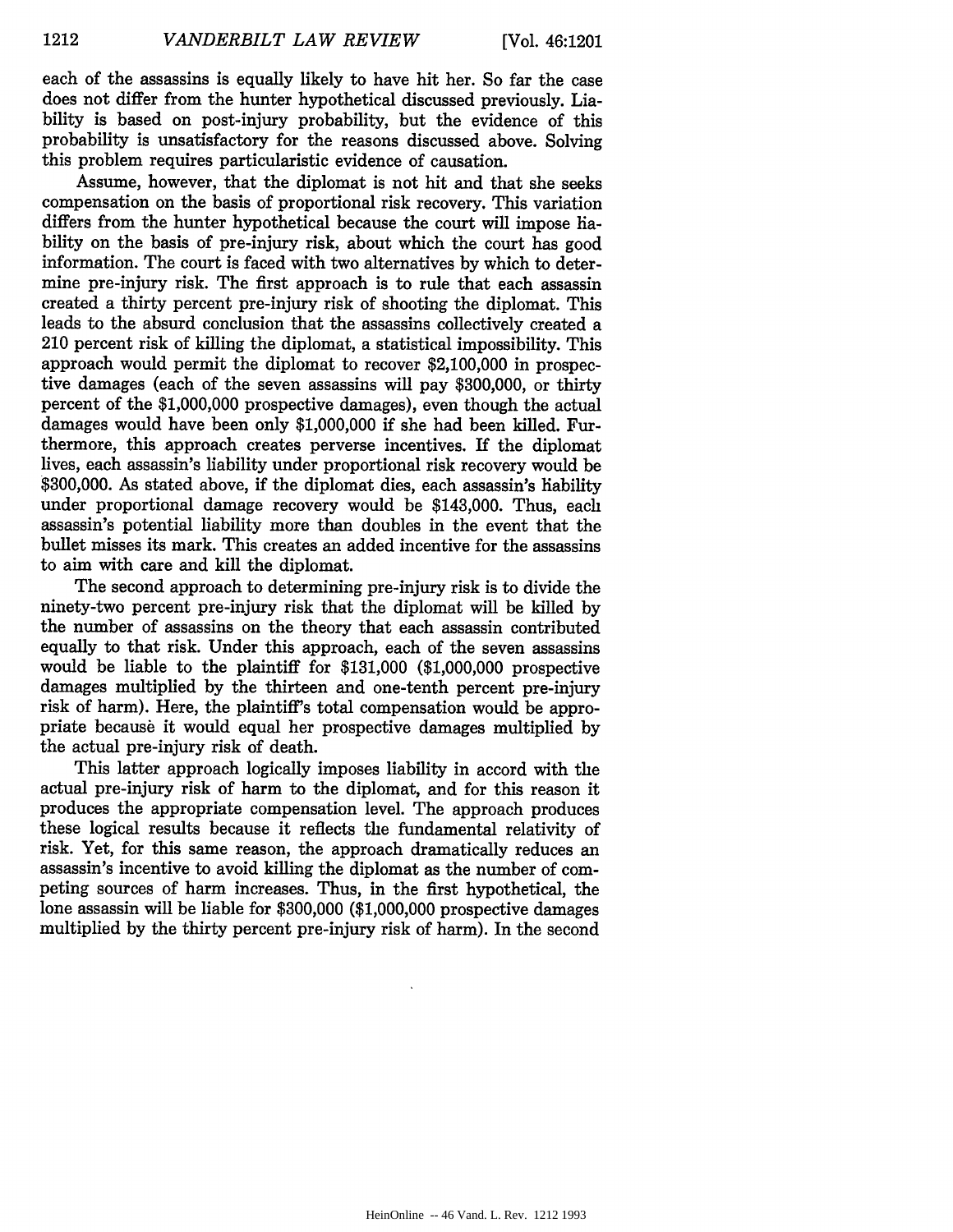hypothetical, the seven assassins each will be liable for \$131,000 (\$1,000,000 prospective damages multiplied by the thirteen and onetenth percent pre-injury risk of harm attributable to each assassin). The seven assassins have less than half the incentive to avoid killing the diplomat as has the lone assassin, yet they are just as much in need of deterrence as the lone assassin.

Without evidence of synergy, $25$  these same problems arise in lawsuits arising out of exposure to multiple toxic substances or radiation. The following example demonstrates why:

According to *Case v. Fibreboard Corp.,26* "[flung cancer is a common disease resulting from exposure to a variety of carcinogens including chromates, nickel, coke tants."<sup>27</sup> Assume there are epidemiological studies for each of the seven named carcinogens. Each study shows that a certain level of exposure to that carcinogen creates a thirty percent risk of causing lung cancer within a certain period. Assume that the defendant exposes both Plaintiff A and Plaintiff B to the level of nickel specified in the study. Nickel is the only carcinogen to which Plaintiff A was exposed. Plaintiff B also was exposed to each of the six other carcinogens, to the extent specified in each of the six other studies. Both plaintiffs get lung cancer and suffer \$1,000,000 in damages.

This hypothetical is directly analogous to the assassin example; analyzing it produces virtually identical results. Under proportional damage recovery, the defendant would probably pay Plaintiff A at least \$900,000 (ninety percent of her damages) because Plaintiff A probably could establish at least a ninety percent post-injury probability that the defendant's nickel caused her cancer. This assumes that there is no post-hoc evidence of contact with any other carcinogen. In the absence of any competing explanation for the cause of the disease, the defendant's nickel emerges as the only likely source of the disease. Under proportional damage recovery, the defendant would be liable to Plaintiff B for only \$143,000 because each of the seven carcinogens presents an equal post-injury probability of having caused the harm. Proportional damage recovery, therefore, dictates that the defendant should spend six times as much to protect Plaintiff A from exposure to nickel as it should spend to protect Plaintiff B.

**<sup>25.</sup>** The presence of synergy among toxins can change the analysis. Assume that exposure to toxin A creates a **10%** risk of causing a disease and exposure to toxin B alone creates a 20% risk of causing the same disease. Exposure to both toxins, however, creates a 60% risk of causing the disease. Here, using the "but for" test of causation, a plaintiff exposed to both toxins can prove that each toxin created the 60% risk of causing the disease. That is, if the plaintiff had not been exposed to toxin A, she would not have a 60% risk of illness. Likewise, if the plaintiff had not been exposed to toxin B, she would not have a 60% risk of illness.

<sup>26. 743</sup> P.2d 1062 (Okla. 1987).

<sup>27.</sup> Id. at 1066 (quoting Special Project, *An Analysis of the Legal, Social, and Political Issues Raised by Asbestos Litigation,* 36 Vand. L. Rev. 573, 609 n.190 (1983)).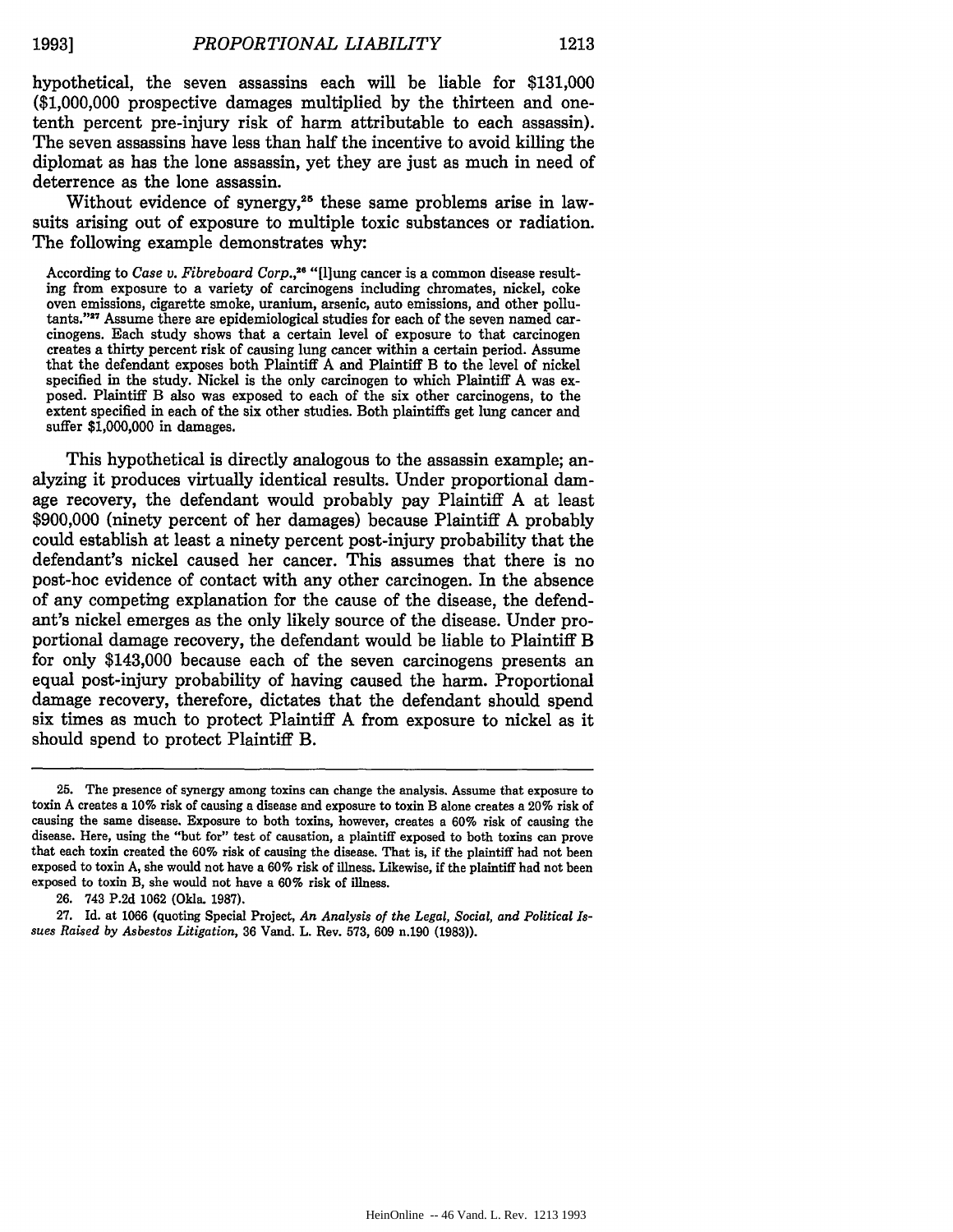Assume that the plaintiffs bring a proportional risk recovery suit prior to injury. For the reasons discussed above, Plaintiff A would get \$300,000 (\$1,000,000 prospective damages multiplied by the thirty percent pre-injury risk of harm). Plaintiff B would get \$131,000 (\$1,000,000 prospective damages multiplied by the thirteen and one-tenth percent pre-injury risk of harm).<sup>28</sup> Here, proportional risk recovery dictates that the defendant should spend more than twice as much to protect Plaintiff A from exposure to nickel as it should spend to protect Plaintiff B.

In cases involving multiple causes, proportional liability sends this perverse message because of the "probability paradox." Because probability is relative, probabilistic causation requires people to use the least care when the world is the most dangerous. A member of a hundred-person hunting party, shooting near the plaintiff's house, need use only a fraction of the care that a single hunter must use. Railroads should use less care to avoid chemical spills in polluted areas than in non-polluted areas. On the contrary, most people use as much or more care in a highly dangerous situation as in a less dangerous one.

Proportional liability cannot avoid the probability paradox in multiple cause cases as long as it relies on the economic theory that money spent on accident prevention measures should not exceed anticipated injury losses. The previous examples involving the latency problem are cases in which each potential cause affected the probability that the other potential causes would take effect. One might argue that imposing liability on the basis of the risk that would have been created by the defendant's conduct if the defendant had acted in isolation from the other potential causes of the plaintiff's injury could avoid the probability paradox. Recall Professor Estep's example in which radiation exposure sufficient to cause 143 leukemia deaths actually would cause only 107 deaths because thirty-six exposure victims would die of other causes.<sup>29</sup> Under the suggested approach, the tortfeasor would be liable for the value of 143 cases rather than 107 cases. Under the eco-

**<sup>28.</sup>** The **13.1%** risk is derived by dividing the 92% chance that B will get cancer by seven because each of the seven carcinogens is equally likely to have caused the cancer. Each study is invalid with respect to B because the assumptions concerning her background risks are inaccurate. Epidemiological evidence, which unrealistically assumes a uniform background risk, often is misleading because it suggests awarding everyone in a rather large group the same percentage of damages. Farber, **71** Minn. L. Rev. at 1244 (cited in note 2). This evidence appears valid only when nothing is known except the link between the exposure and the disease. Background risks often change with knowledge of other risk factors.

Even if no differences exist with respect to background risks, all people exposed to toxins usually are not equally at risk. Id. at 1243-44. While risk is normally related to the amount of exposure, in reality the relationship between dosage and disease is poorly understood. **Id.** The timing of the exposure also may be significant. For example, **DES** exposure appears to be harmful to fetuses but not adults.

**<sup>29.</sup>** See note **18** and accompanying text.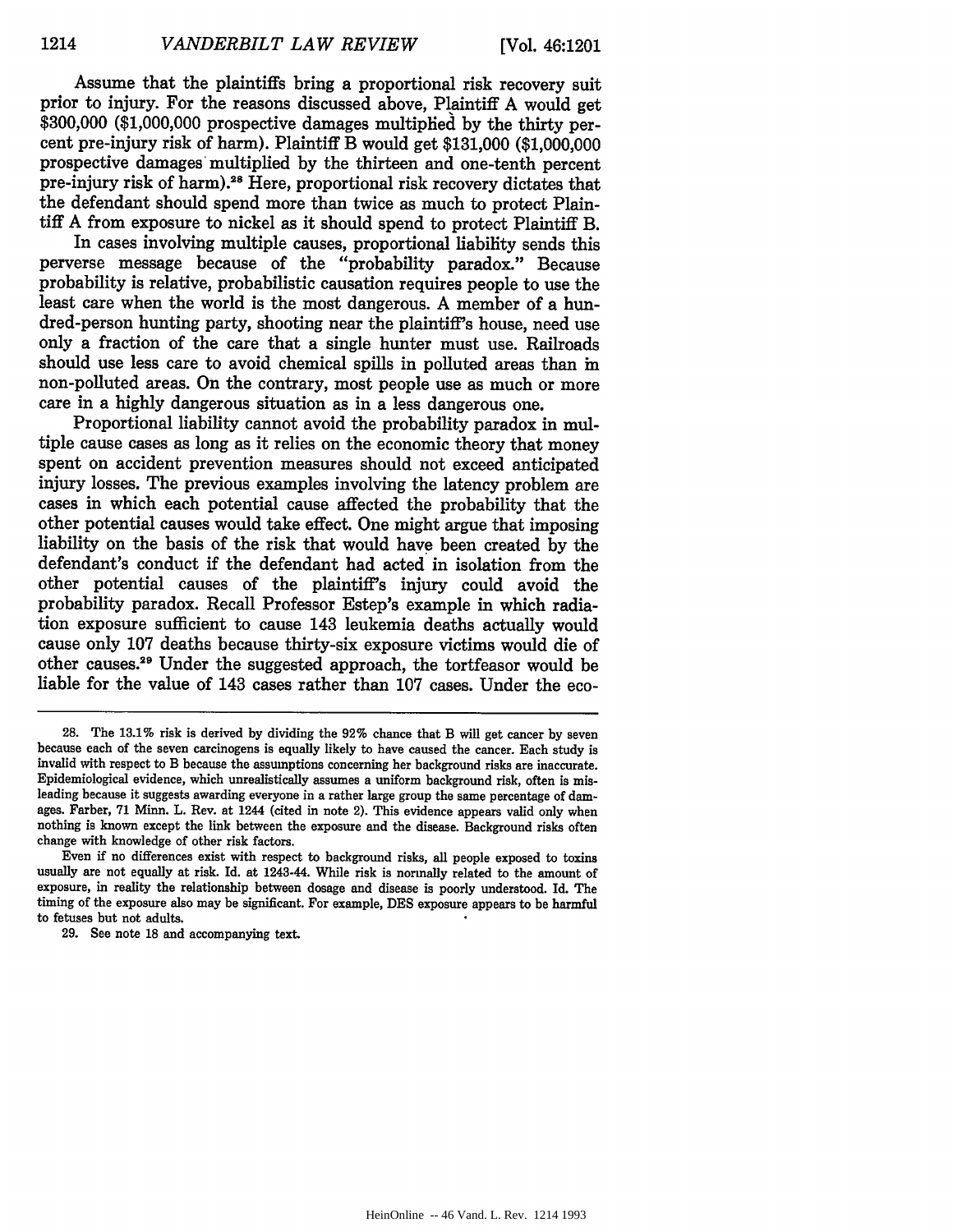nomic theory, this result would not properly deter the tortfeasor. Assuming that the average amount of damage in each of the 107 actual leukemia cases is \$1,000,000, holding the tortfeasor liable for the equivalent of an additional thirty-six cases would give him an incentive to spend up to \$143,000,000 to prevent \$107,000,000 in actual damages. Spending this amount would produce a net social utility loss of \$36,000,000.

The economist assumes that the appropriate measure of damage is calculated by using actual risk of harm, which produces the correct level of deterrence. With this measure, however, only 107 cases would be compensated, resulting in the probability paradox. Under the economic premise, damages become smaller as the world becomes more dangerous. Thus, because of the probability paradox, each of the mutiple tortfeasors in a toxic tort case harm potential victims in two ways by exposing them to a toxin. First, they increase the risk of causing illness. Second, they increase the incentive for other tortfeasors to expose the victim to toxins by reducing other tortfeasors' potential liability.

A legal economist most likely would object to the foregoing analysis and deny that economic theory presents a paradox in multiple cause cases. An economist would assert that it makes economic sense to focus limited accident-prevention resources in the areas where they do the most good. For example, people should take greater precautions to avoid polluting a pristine lake than a sludge-filled lake. Focusing resources this way is not paradoxical.

There is some merit to this argument. The economist's insight that risk-benefit analysis is relevant to determining reasonableness is valid and represents a significant contribution to tort law. Contrary to the economic assumption, however, risk-benefit is not the only relevant factor. The probability paradox arises in the non-economist's mind when other considerations, such as the injurer's moral obligation to avoid injury, make the conduct unreasonable notwithstanding that the accident avoidance costs exceed the expected injury loss. Allowing for consideration of other factors in determining reasonableness of conduct, it becomes permissible to let accident prevention costs exceed expected accident losses. In fact, it is very likely that judges and juries consider factors other than risk-benefit analysis when deciding liability and damages issues. Certainly, there is little reason to believe that juries are receptive to risk-benefit analysis as the basis for finding a defendant not negligent or a product not defective in design.<sup>30</sup> Perhaps moral con-

<sup>30.</sup> Gary T. Schwartz, *The Myth of the Ford Pinto Case,* 43 Rutgers L. Rev. 1013, 1036-47 **(1991).**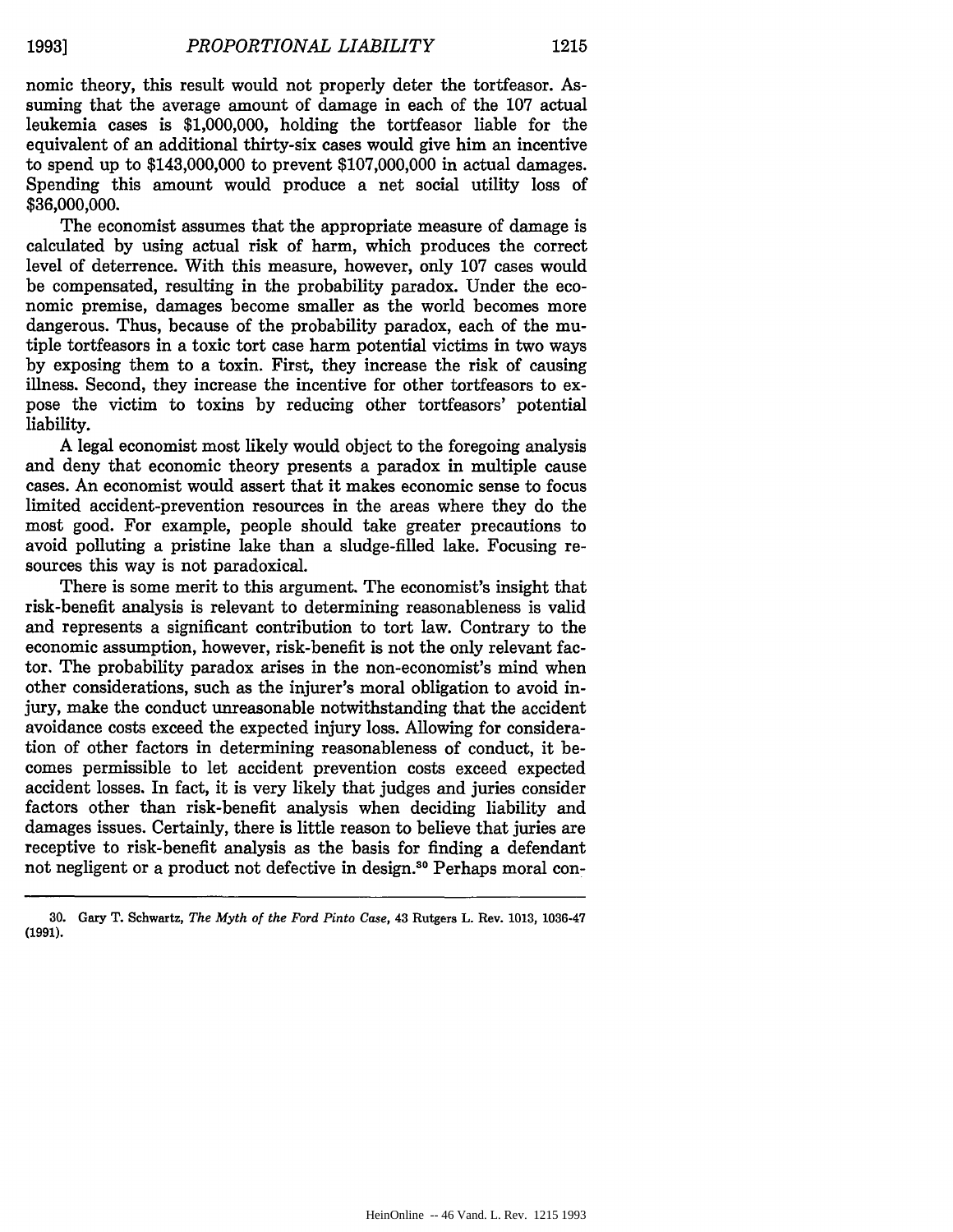siderations influence juries to value the victim's utility more than the actor's. A jury may believe that a person who left a land mine in the road is morally obligated to locate and retrieve it, even though the cost of removal exceeds the amount of potential damages multiplied **by** the chance that the damages will occur. The jury probably would ndt hold the actor responsible for an extreme expenditure. The size of the maximum required expenditure, therefore, need not be exactly equivalent to risk. While the required expenditure can be affected **by** a number of factors, however, it normally would not shrink because other land mines are present in the same stretch of road.

It is also likely that judges reject the economic premise as the primary basis for determining the size of damage awards. Courts award damages in tort cases primarily to make the plaintiff whole, not to signal the precise amount that actors should spend on accident prevention measures. As pointed out above, in permanent disability or death cases the damages awarded for loss of earning capacity vary tremendously depending on the age and occupation of the victim. Young surgeons receive much more money than elderly custodians. Courts probably tailor awards in this way to compensate fully for the loss, not to encourage dangerous driving in poor neighborhoods and near retirement homes. If the desire to compensate indeed motivates such damage awards, then the proper basis for such compensation is evidence that the defendant actually caused the plaintiff's loss.

The probability paradox raises serious questions about whether tort rules fashioned **by** economic theory can provide effective deterrence in multiple cause cases. The paradox operates under both proportional liability and the common-law all or nothing rule. Its effect is especially pronounced in toxic tort cases involving long latency periods and low probabilities of causation. Such cases provide the maximum opportunity for competing causes to insulate the defendant from the consequences of its conduct, yet these are the cases in which proportional liability is most likely to be applied. Therefore, the policy of furthering deterrence may provide little reason to reject the common-law rule and adopt proportional liability.

Arguably, proportional liability is nevertheless superior to the common-law approach in promoting deterrence. It imposes at least some liability on wrongdoers who expose people to a less than fifty percent risk of injury, while the common law exempts such wrongdoers from all liability.

This argument may be invalid. Proportional liability does not merely increase the liability of wrongdoers who create a less than fifty percent chance of causing harm; it also reduces the liability of wrongdoers who create a greater than fifty percent chance of causing harm. The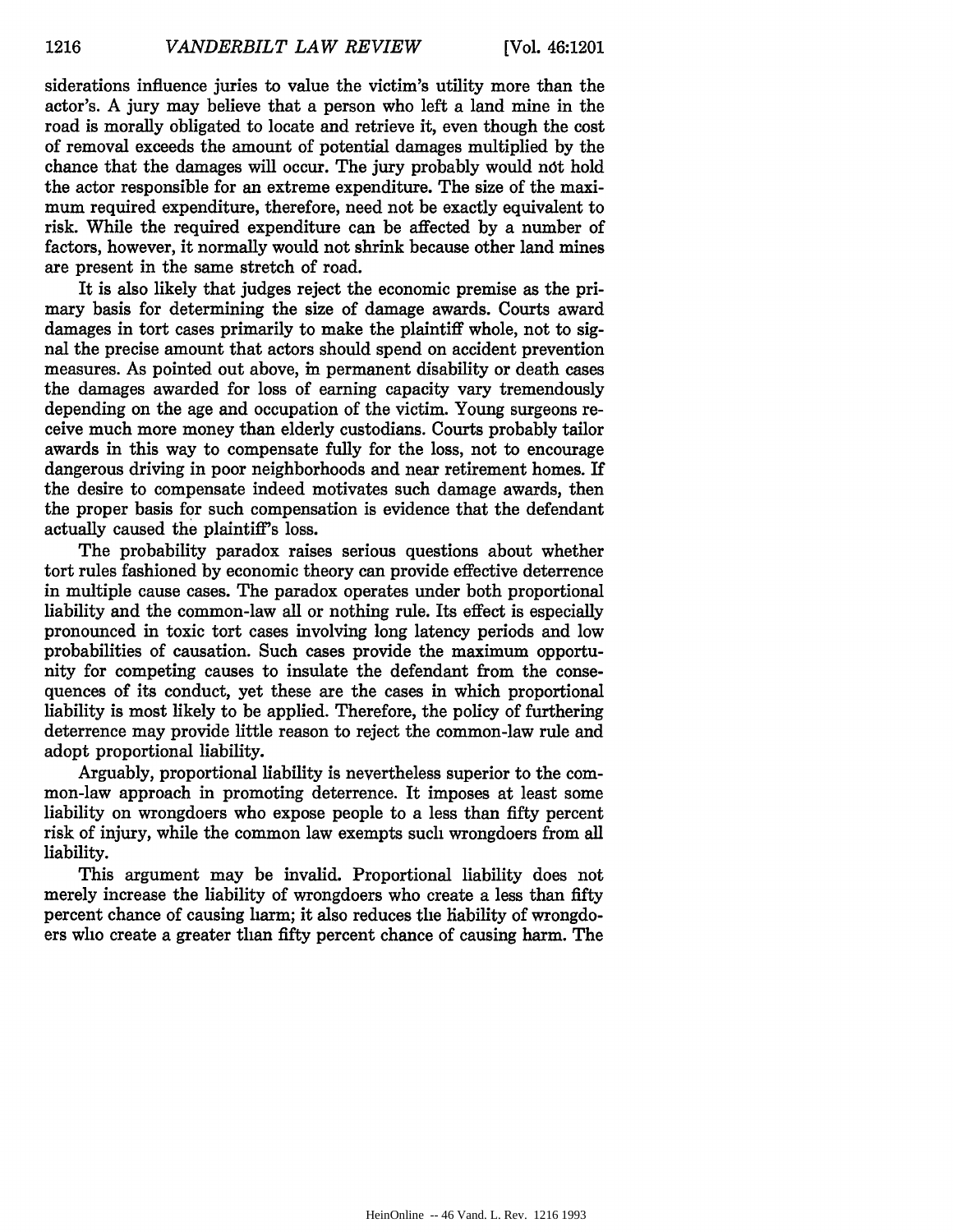probability paradox also can operate in these cases to produce underdeterrence. The common law would hold the wrongdoer liable for one hundred percent of the victim's damages in such cases. The decreased deterrence resulting from reducing liability in these cases may more than offset the increased deterrence resulting from increasing liability in cases involving a less than fifty percent risk. Considering this result, the traditional all or nothing rule may produce superior overall deterrence.31 If proportional liability does not advance the policy of deterrence, courts should not adopt the approach unless it furthers the remaining tort policies of corrective justice and compensation more effectively than does the common-law rule. The next two Parts of this Article analyze the ability of proportional liability to achieve these goals.

#### III. CORRECTIVE **JUSTICE AND** STATISTICAL EVIDENCE

#### *A. Tortious Infliction of Harm*

Many people consider corrective justice a primary rationale for tort liability, viewing tort law as a system of civil justice designed to resolve

Although this approach is worth considering, it raises several potential problems. First, it is difficult to determine which of the competing causes to factor out. As discussed above, factoring out all competing causes of death results in the assumption that the tortfeasor terminated a life of infinite duration. Everyone would agree that this effect is undesirable. Second, it is extremely difficult to obtain accurate statistical information about a hypothetical event that has no basis in reality. Third, basing liability on the revised statistic possibly will create overdeterrence.

Other variations of proportional liability also may be worth considering. Courts might, for example, impose proportional liability in cases in which the risk of harm is less than **50%** and impose full liability in cases in which the risk is more than **50%.** This approach also would produce more deterrence than pure proportional liability. It does, however, raise serious questions about fairness and the possibility of overdeterrence.

Another possibility is to apply proportional liability only in cases in which the tortfeasor can readily control the risk level caused **by** its conduct. Assume that a tortfeasor creates a **60%** risk of injury. Under the common-law all or nothing rule, the tortfeasor is liable for all damages. The rule, however, provides an incentive to lower the risk to **50%** rather than eliminate it. At the **50%** risk level, the tortfeasor escapes all liability. Thus, in the hypothetical involving ten land mines, if one tortfeasor controls six of the ten mines, it would be liable for the motorist's **full** compensation under the all or nothing rule. If it removes just one of the mines, it then creates less than **51%** of the risk and escapes all liability. Thus, the tortfeasor has an incentive to remove only one of its six mines.

<sup>31.</sup> It is beyond the scope of this Article to attempt to resolve this question. Until this question has been resolved, however, the case for proportional liability as a producer of superior deterrence has not been made.

Also beyond the scope of this Article is the question of whether a modified form of proportional liability would produce better overall results than the traditional common-law approach. One possible solution is to modify proportional liability, as suggested above, and impose liability on the basis of the risk that the defendant's conduct would have created if the other potential causes of the plaintiff's harm had been nonfunctional. This approach would produce a stronger deterrent effect **by** factoring out the probability paradox.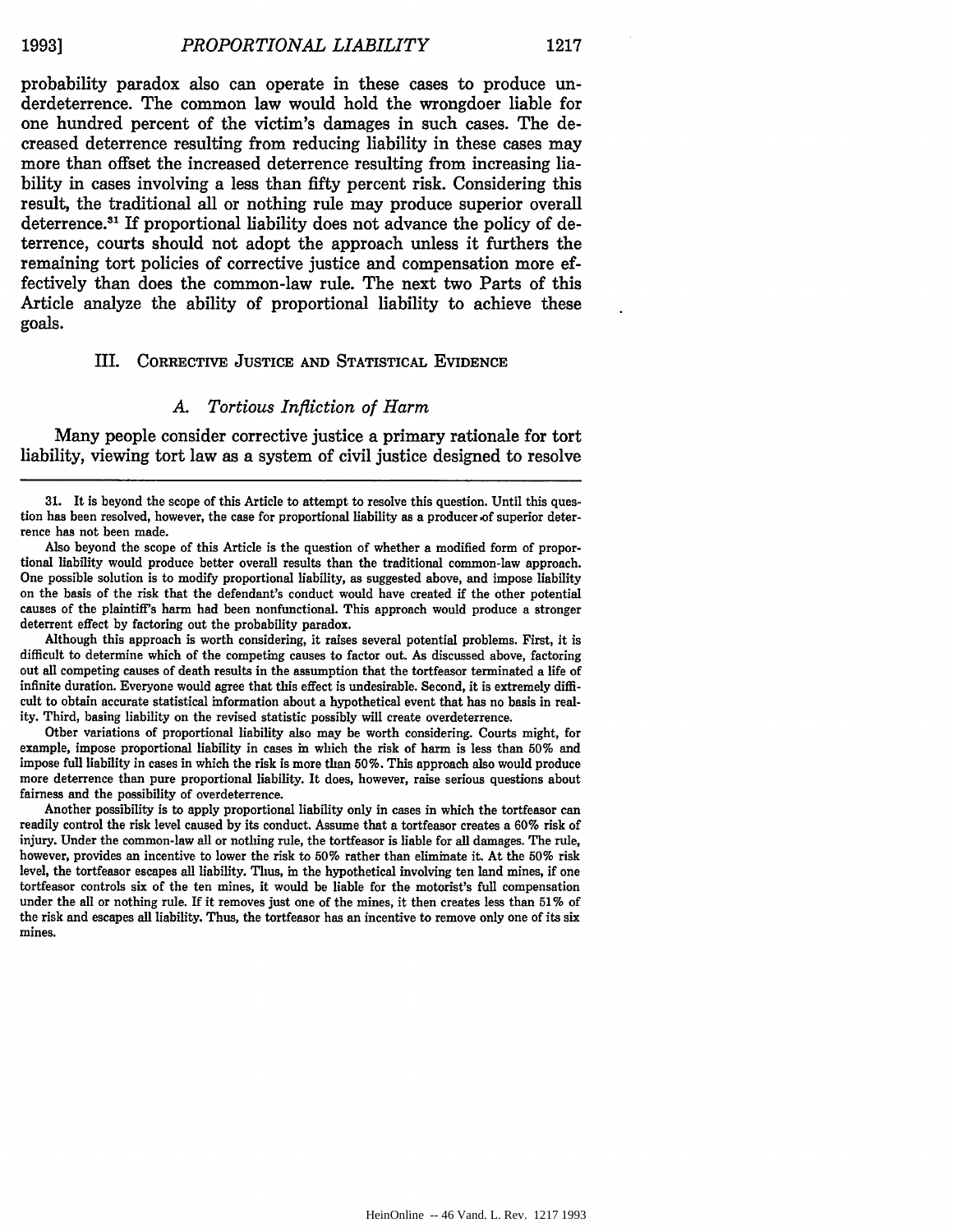disputes and correct wrongs arising in society. Tort law serves this important governmental function in a way that is unique to our society. The American legal system is available to any person without regard to her status or power. Justice is meted out by ordinary citizens, sitting as jurors, who are not subject to undue influence by the wealth or power of a litigant.

Corrective justice is based on the moral concept of individual responsibility.<sup>32</sup> Proof of causation is fundamental to a system of corrective justice because the causal nexus between the actor and the injury provides an important moral basis for tort liability.<sup>33</sup> It is fair to make a person pay for harm he caused, but it is unfair to force him to pay for harm he did not cause.<sup>34</sup>

The customary burden of proof in tort cases promotes corrective justice. It requires the plaintiff to use particularistic evidence and to lead the jury to "believe" that the defendant caused her injury.<sup>35</sup> Particularistic evidence such as eyewitness identification testimony, fingerprint evidence, and ballistics evidence directly links the defendant's conduct with the plaintiff's harm.

Courts most likely will apply proportional liability in toxic tort cases, which are based largely on epidemiological evidence. These cases usually lack particularistic evidence of causation. Epidemiological evidence can show that a certain number of diseases in a given population were caused by a certain toxin, but it cannot identify which diseases that toxin caused and which ones other factors caused.<sup>36</sup> With increasing frequency, courts have dispensed with the requirement of particularistic evidence in such cases because it is impossible to produce.<sup>37</sup> As a result, the burden of proof has changed.<sup>38</sup> Traditionally, judges have not regarded pure statistical evidence as sufficient to lead a jury to believe that the defendant caused the plaintiff's injury.<sup>39</sup>

**32.** Troyen **A.** Brennan, *Causal Chains and Statistical Links: The Role of Scientific Uncertainty in Hazardous-Substance Litigation,* 73 Cornell L. Rev. 469, 491 (1988); Richard W. Wright, *Causation, Responsibility, Risk, Probability, Naked Statistics, and Proof: Pruning the Bramble Bush by Clarifying the Concepts,* 73 Iowa L. Rev. 1001, 1064 (1988); Adrian A.S. Zuckerman, *Law, Fact or Justice?,* 66 B.U. L. Rev. 487, 499 (1986).

- 33. Brennan, 73 Cornell L. Rev. at 514-15.
- 34. Wright, 73 Iowa L. Rev. at 1064.
- 35. Gold, 96 Yale L. J. at 384 (cited in note 2).
- **36.** Callahan, 23 Ariz. St. L. **J.** at 626-27 (cited in note **8).**
- 37. See, for example, *Elam v. Alcolac, Inc.,* 765 S.W.2d 42, 176, 178 (Mo. Ct. App. **1988).**
- 38. Callahan, 23 Ariz. St. L. J. at 669 (cited in note 8).

39. See Richard J. Heafey, *Trial by Lottery: The Misuse of Epidemiology and Statistics to Prove Causation in Drug and Chemical Litigation,* 12 Am. J. Trial Advoc. 19 (1988); Wright, 73 Iowa L. Rev. at 1051-54, 1056-57, 1061-63, 1065 (cited in note 32).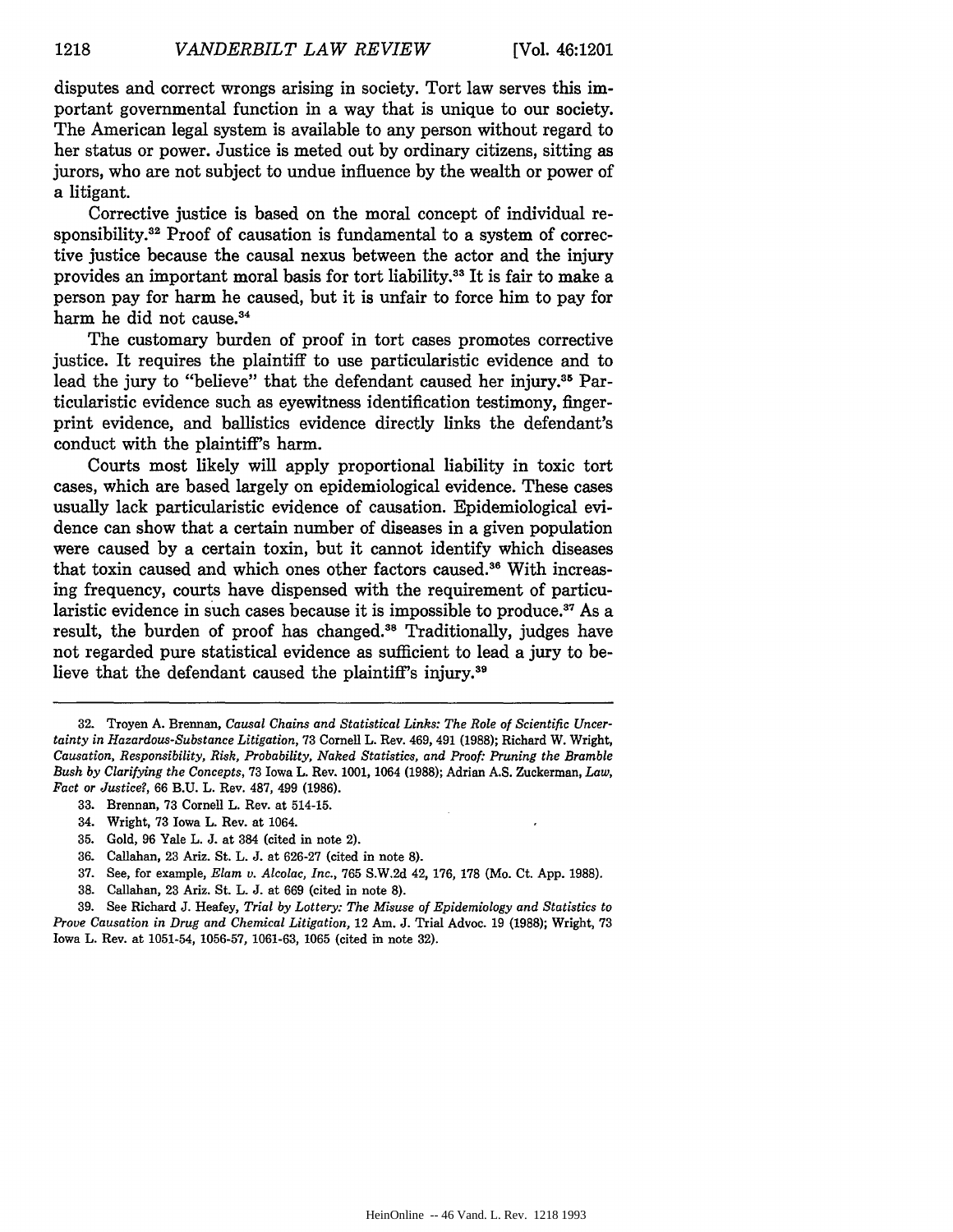Some writers argue that changing the burden of proof in this way works a fundamental change in the tort system.40 Using statistical rather than particularistic evidence undermines corrective justice **by** imposing corporate punishment;<sup>41</sup> it imposes liability on all members of a group based on the transgressions of some of its individual members. Judgments based on pure statistical evidence, therefore, are contrary to the notion of individual responsibility. Such judgments openly accept the possibility that the defendant belongs to the innocent minority.<sup>42</sup>

This argument relies on the notion that statistical evidence differs qualitatively from particularistic evidence in that it never says anything about what actually happened, regardless of how high the statistical probability.43 Statistical evidence tells only about classes of events. It provides no method of drawing a conclusion about a specific event.4 Without particularistic evidence, the jury cannot form a belief that a particular plaintiff was harmed **by** the toxin. The jury can only deter-

41. Zuckerman, 66 B.U. L. Rev. at 499.

42. Id. 43. Wright, 73 Iowa L. Rev. at 1058, 1061 (cited in note 32). Because of this difference, statistical evidence is not probative evidence in cases in which the jury must determine what actually happened. Id. at 1054, **1056-57, 1061.** Courts often have rejected statistical evidence for this reason. See cases cited in Brennan, **73** Cornell L. Rev. at 491-501 (cited in note **32);** Heafey, 12 Am. **J.** Trial Advoc. at **29-36** (cited in note **39);** Wright, **73** Iowa L. Rev. at **1050-51.**

For example, assume that **A** fired **99** bullets in the plaintiff's direction and B fired one bullet. The plaintiff was hit **by** one bullet. The statistics show that **A** was **99** times more likely to hit the plaintiff than B, yet cannot show which bullet actually hit the plaintiff. **Any** inference created **by** statistical evidence will disappear in the face of particularistic evidence to the contrary, such as ballistics evidence showing that the bullet came from **B's** gun. This happens even when the particularistic evidence creates a lower probability than the statistical evidence; for example, the ballistics evidence shows a **90%** chance that the bullet came from B's gun. This phenomenon occurs because statistical evidence merely substitutes for evidence of what really happened. Heafey, 12 Am. **J.** Trial Advoc. at **29.** The **99%** statistical probability that **A** shot the plaintiff loses force upon introduction of particularistic evidence showing **90%** probability that B shot the plaintiff. As one court stated:

Quantitative probability, however, is only the greater chance. It is not proof, nor even probative evidence, of the proposition to be proved. That in one throw of dice there is a quantitative probability, or greater chance, that a less number of spots than sixes will fall uppermost is no evidence whatever that in a given throw such was the actual result. Without something more, the actual result of the throw would still be utterly unknown. The slightest real evidence that sixes did in fact fall uppermost would outweigh all the probability otherwise.

*Day v. Boston & Me. R.R.,* **96** Me. 234, **52 A. 771, 774 (1902).**

In short, statistical evidence is useful for predicting what did or will happen, but not useful for ascertaining whether the prediction was correct. Statistical evidence could be used to bet on what happened, but not to resolve the bet. Wright, **73** Iowa L. Rev. at **1062-63.**

44. Charles R. Nesson, *Agent Orange Meets the Blue Bus: Factfinding at the Frontier of Knowledge,* 66 B.U. L. Rev. 521, 522-23 (1986).

<sup>40.</sup> Charles R. Nesson, *The Evidence or the Event? On Judicial Proof and the Acceptability of Verdicts,* 98 Harv. L. Rev. 1357, 1383 (1985); Wright, 73 Iowa L. Rev. at 1064. See also Brennan, 73 Cornell L. Rev. at 489-91 & 489 n.100 (cited in note 32); Zuckerman, 66 B.U. L. Rev. at 499-501 (cited in note 32); Gold, 96 Yale L. J. at 382-84 (cited in note 2).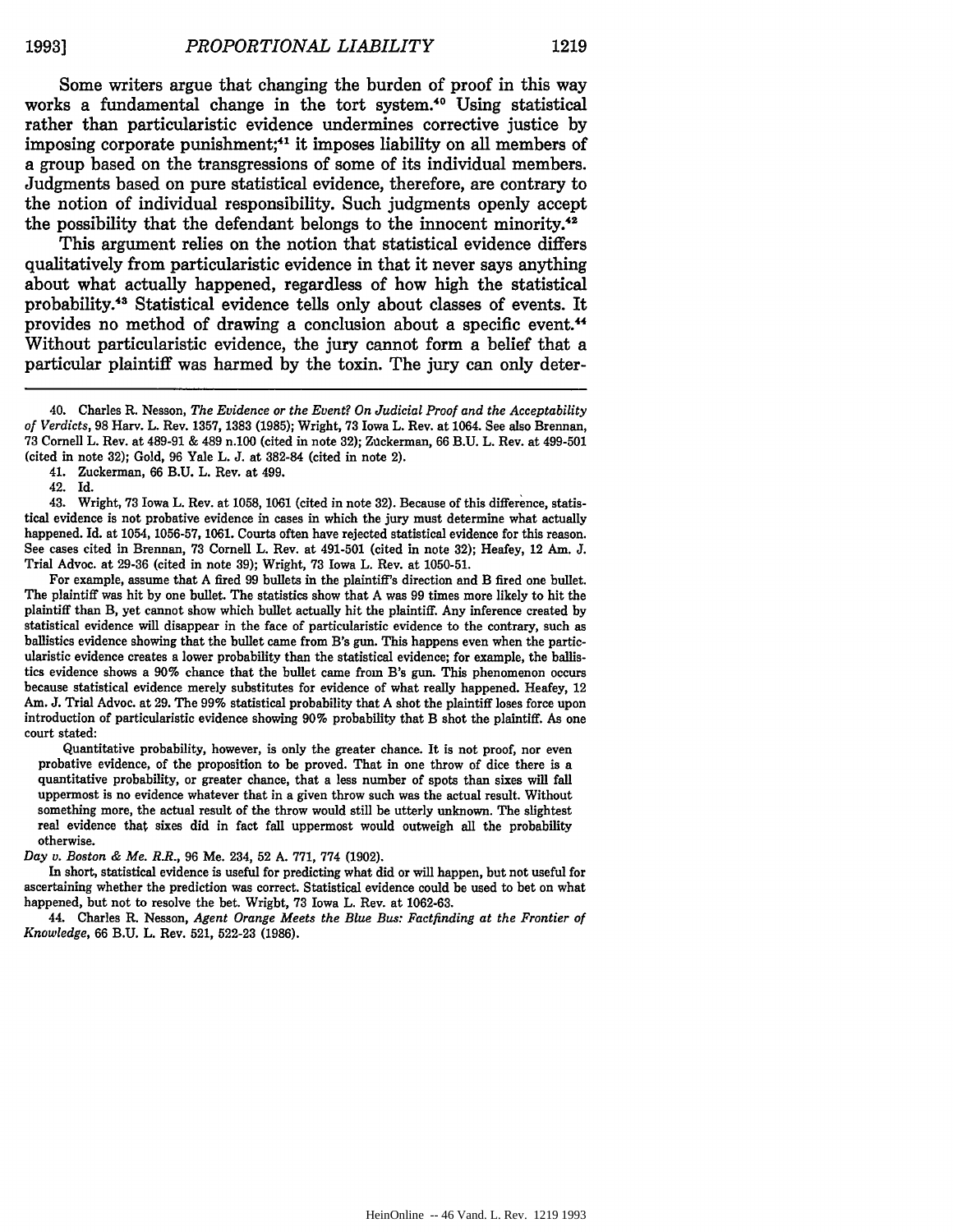mine the statistical chance that the toxin harmed the plaintiff.45 The reformulated burden of proof requires the plaintiff to show that it is more probable than not that the defendant caused her harm.<sup>46</sup> The jury no longer needs to believe that the defendant caused the plaintiff's harm to decide the case for the plaintiff. Instead, the jury must believe that the statistical probability of causation is greater than fifty percent.4"

Other commentators disagree that the two types of evidence differ and assert that all evidence is probabilistic.<sup>48</sup> For example, there is always a risk that an eyewitness is mistaken or lying. The jury must take this risk into account in evaluating the evidence. Ultimately, its finding always represents a prediction based on probability.<sup>49</sup>

For purposes of this Article, it is not necessary to resolve the question of whether a fundamental difference exists between statistical and particularistic evidence in cases decided under the common-law all or nothing rule. Regardless of the merits of that controversy, proportional liability necessarily undermines the ability of tort law to achieve corrective justice in two ways.

First, proportional liability undermines corrective justice by allowing recovery in the large number of cases in which statistical evidence shows a less than fifty percent chance that the the defendant caused the harm. In such cases there is undoubtedly no rational basis for a belief that the defendant caused a particular plaintiff's harm. Proportional liability in such cases imposes corporate responsibility, openly accepting the likelihood that the defendant did not harm most of the plaintiffs that it is required to compensate.

49. The belief that statistical evidence is not qualitatively different than individualized proof does not compel the conclusion that statistical evidence is always sufficient to make a submissible case. One could recognize that while background statistics are relevant, they still are not sufficient to produce a belief as to what actually occurred. Lea Brilmayer, *Second-Order Evidence and Bayesian Logic,* 66 B.U. L. Rev. 673, 684-85 (1986). A reasonable person, for example, would not form a belief that a particular car was blue simply because she learns that the majority of cars are blue. She would want more evidence before forming a belief. Under this view, statistical evidence alone would produce a belief in a proposition only if the probability were extremely high. Richard D. Friedman, Comment, *Generalized Inferences, Individual Merits, and Jury Discretion,* 66 B.U. L. Rev. 509, 518-19 (1986); Nesson, 66 B.U. L. Rev. at 522 n.3 (cited in note 44).

<sup>45.</sup> See Gold, 96 Yale L. **J.** at 382-84 (cited in note 2).

<sup>46.</sup> Id. at 384-86.

<sup>47.</sup> See id.

<sup>48.</sup> Laurence H. Tribe, *Trial by Mathematics: Precision and Ritual in the Legal Process, 84* Harv. L. Rev. 1329, 1345-46 (1971); Rosenberg, 97 Harv. L. Rev. at 870 (cited in note 2). See also Ronald J. Allen, Comment, *Rationality, Mythology, and the "Acceptability of Verdicts" Thesis,* 66 B.U. L. Rev. 541, 547-48 (1986).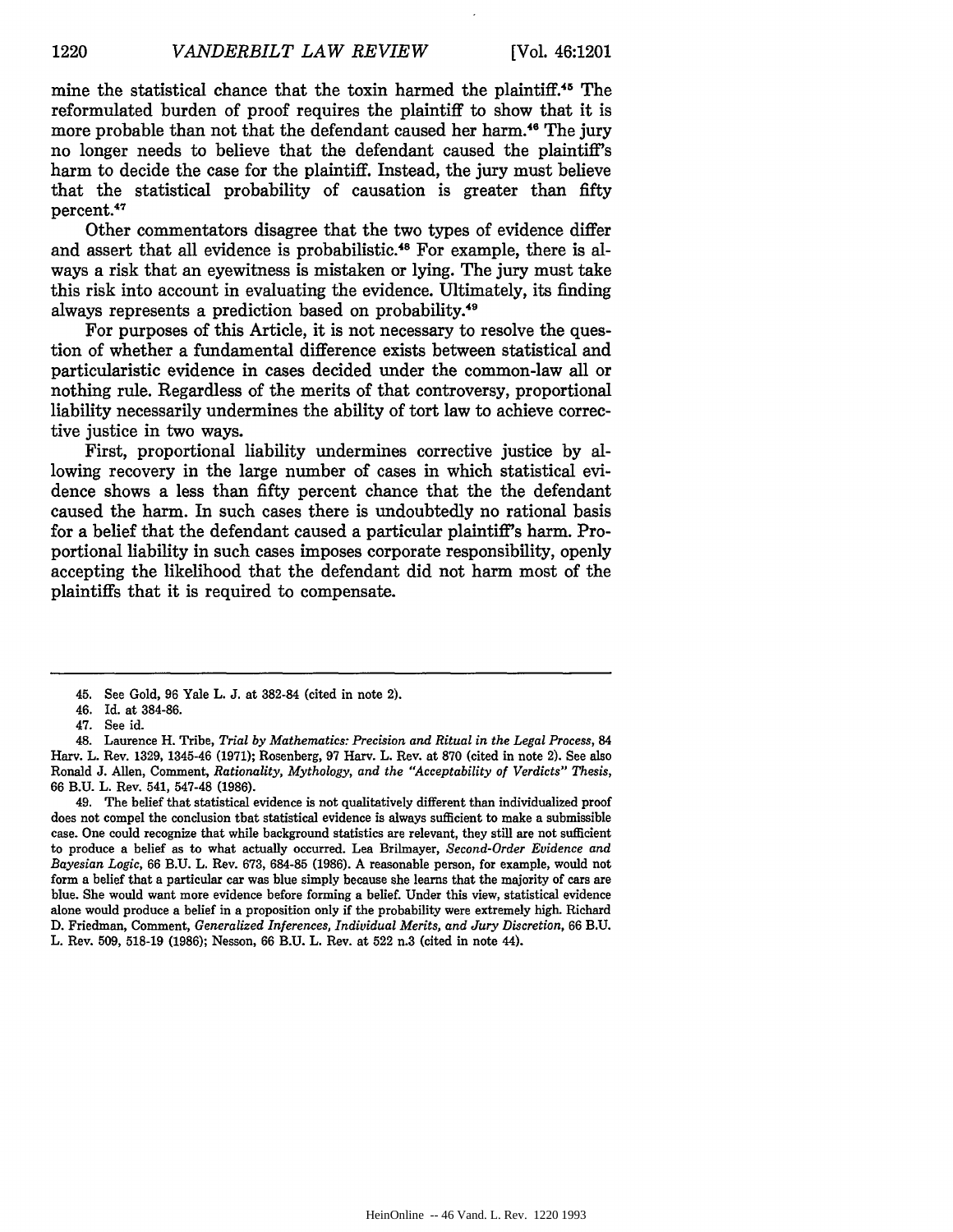Second, proportional liability undermines corrective justice **by** undercompensating the plaintiffs that the defendant actually harmed. Consider the following example:

Defendant negligently spills a chemical. Thereafter, forty people in the area of the spill get sick. Epidemiological evidence shows that if the chemical had not been spilled, nineteen people would have contracted the illness.

Assume that suit is brought in a jurisdiction that does not use proportional liability and does not require particularistic evidence. In this example, the court would hold the defendant liable on the basis of the statistical evidence and would require the defendant to pay the full damages to all forty people. Viewed from the perspective of the defendant's twenty-one actual victims, corrective justice is fully achieved because each victim is fully compensated. Viewed from the defendant's perspective, the result is unjust, because the defendant paid damages to forty people, but only harmed twenty-one people.

Proportional liability ameliorates the injustice from the defendant's perspective because the defendant pays for only as much harm as it actually caused.50 Thus, the result is fair to the defendant as long as the evidence concerning the amount of harm done is accurate, which may be doubtful.<sup>51</sup> From the victim's perspective, however, proportional lia-

For proportional liability, exact percentage figures are necessary to calculate awards. Farber, 71 Minn. L. Rev. at 1255 (cited in note 2). In mass tort cases, scientists rarely will have enough information to make even rough estimates of probability. See Elliott, 14 J. Legal Stud. at 802. Expert testimony unsupported by animal studies or epidemiological evidence carries little weight. Farber, 71 Minn. L. Rev. at 1257-58. While animal studies are useful, it is not clear that extrapolation between species is valid. Callahan, 23 Ariz. St. L. J. at 619-21 (cited in note 8); Farber, 71 Minn. L. Rev. at 1228. Also, animals get much higher doses. Callahan, **23** Ariz. St. L. J. at 620-21; Farber, 71 Minn. L. Rev. at 1228. Furthermore, epidemiological evidence often is inconclusive regarding the level of risk created by a toxic substance. Callahan, 23 Ariz. St. L. J. at 624-25, 627-28; Farber, 71 Minn. L. Rev. at 1228.

Basically, epidemiological evidence is used not because it is accurate, but rather because it is the only evidence available. See, for example, Callahan, 23 Ariz. St. L. J. at 628-29; Farber, 71 Minn. L. Rev. at 1241 (stating that proportional compensation is directed as precisely as possible based on "highly limited information"). Accurate information about risks is necessary to fulfill the deterrence goal underlying proportional liability, but such evidence simply is not available. Widescale proportional liability on the basis of highly speculative evidence would produce widely divergent judgments in similar cases, a harmful, rather than beneficial, effect.

<sup>50.</sup> Makdisi, 67 N.C. L. Rev. at 1073 (cited in note 2).

<sup>51.</sup> Even when the probability paradox does not operate, the highly speculative and unreliable nature of the evidence that determines the percentage of contribution of each defendant prevents proportional liability from achieving its deterrence goals. See Andrew G. Celli, Jr., *Toward a Risk Contribution Approach to Tortfeasor Identification and Multiple Causation Cases,* <sup>65</sup> N.Y.U. L. Rev. 635, 691-92 (1990); Richard A. Schmalz, *On the Financing of Compensation Systems,* 14 J. Legal Stud. 807 (1985); E. Donald Elliott, *Why Courts? Comment on Robinson,* 14 J. Legal Stud. 799 (1985). Risk quantification is a highly complex and imperfect science. *Developments in the Law-Toxic Waste Litigation,* 99 Harv. L. Rev. 1458, 1646 (1986). Opposing experts rarely agree. In the Agent Orange cases, for example, estimates ranged from a 0% to a 120% increase over background risk. Id. & n.64.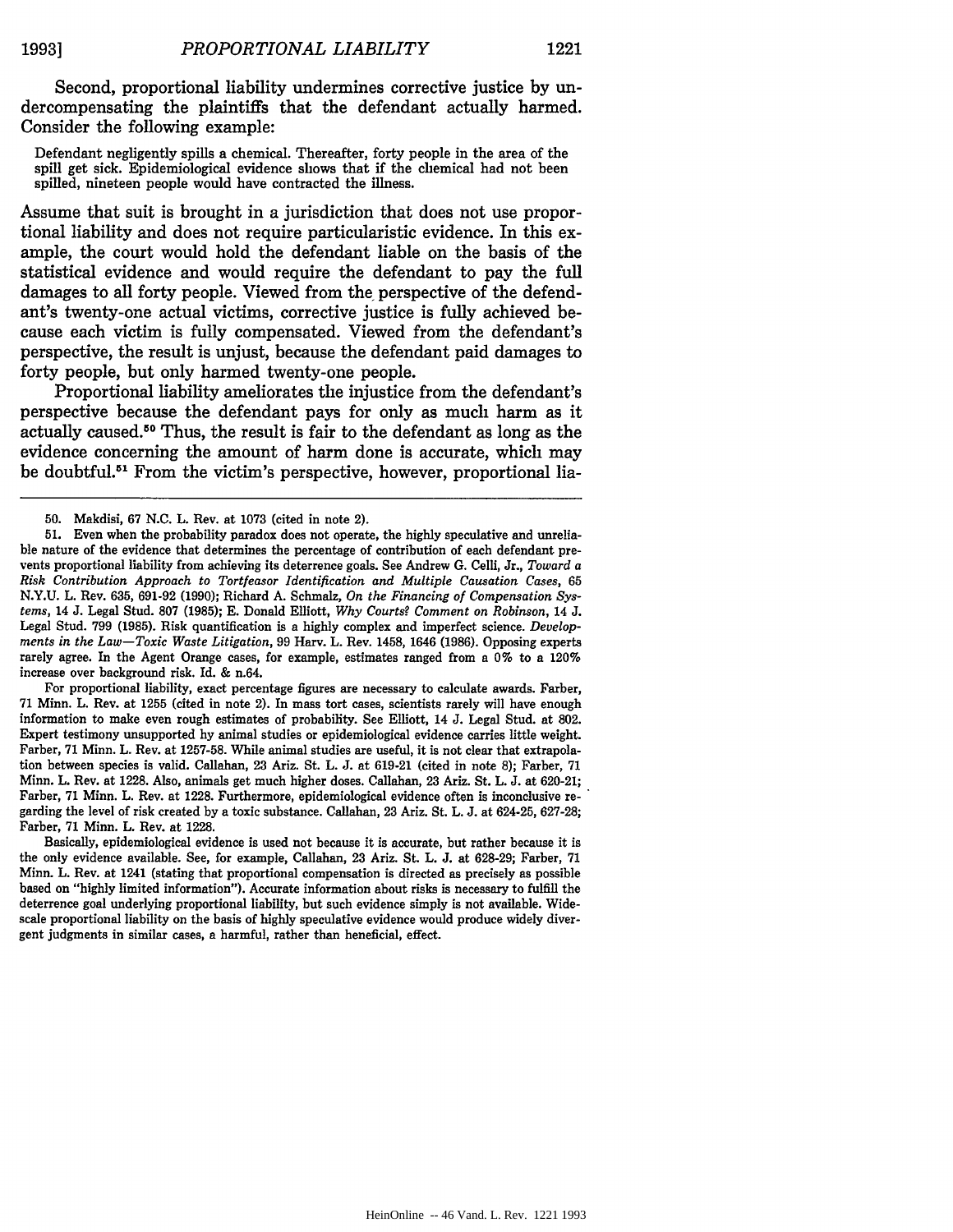bility achieves corrective justice very poorly. The defendant's actual victims receive reimbursement for substantially less harm than the defendant inflicted.

#### *B. Tortious Creation of Risk*

Several authors advocate an alternative corrective justice theory in support of proportional liability. These authors believe that subjecting a person to a risk of future harm is itself a compensable wrong.52 This theory could be used as a basis for recovery in all cases of tortious risk creation. For example, if a negligent driver nearly hits a pedestrian, the pedestrian would have a cause of action. The plaintiff's damages would be measured by multiplying the amount of harm he would have suffered if he had been hit by the percentage chance that the negligent act would have resulted in an injury.

While this theory is logical, it may not have enough appeal to provide a basis of recovery. The following example illustrates why:

A motorist drives carelessly on ten occasions. On each occasion she creates a ten percent chance of hitting a pedestrian and causing \$50,000 in damages. In the first nine cases, the car does not hit the pedestrian. In the tenth case, the car does hit the pedestrian.

The negligent infliction of risk cause of action would require the motorist to give each of ten pedestrians \$5000 in damages (\$50,000 potential damages multiplied by the ten percent chance of an accident). Common-law courts, of course, have rejected this approach. They favor requiring the driver to give the full \$50,000 to the one pedestrian actually injured. This approach illustrates a strong intuitive preference for granting a cause of action for tortious infliction of harm rather than tortious creation of risk.

Proportional liability advocates may be influenced by the same bias. They would grant recovery only to people who actually have been injured or to people exposed to a continuing risk of future injury. They would not apply the theory as a basis for recovery in sporadic nearaccident cases creating no continuing risk of future harm.<sup>53</sup> Therefore, advocates use proportional liability as a way to compensate for actual injury. They either would compensate people with present injuries<sup>54</sup> or people at risk in order to protect against future injury by buying insurance<sup>55</sup> or medical monitoring services.<sup>56</sup> In reality, advocates may be us-

54. See authorities cited in notes 3, 5, and 6.

56. See id. at 785-86.

<sup>52.</sup> See Robinson, 14 J. Legal Stud. at 789-91 (cited in note 2); Wright, 73 Iowa L. Rev. at 1073 (cited in note 32). See also Christopher H. Schroeder, *Corrective Justice and Liability for Increasing Risks,* 37 UCLA L. Rev. 439 (1990).

<sup>53.</sup> See, for example, Robinson, 14 J. Legal Stud. at 796-97 (cited in note 2).

<sup>55.</sup> See Robinson, 14 J. Legal Stud. at 786-87 (cited in note 2).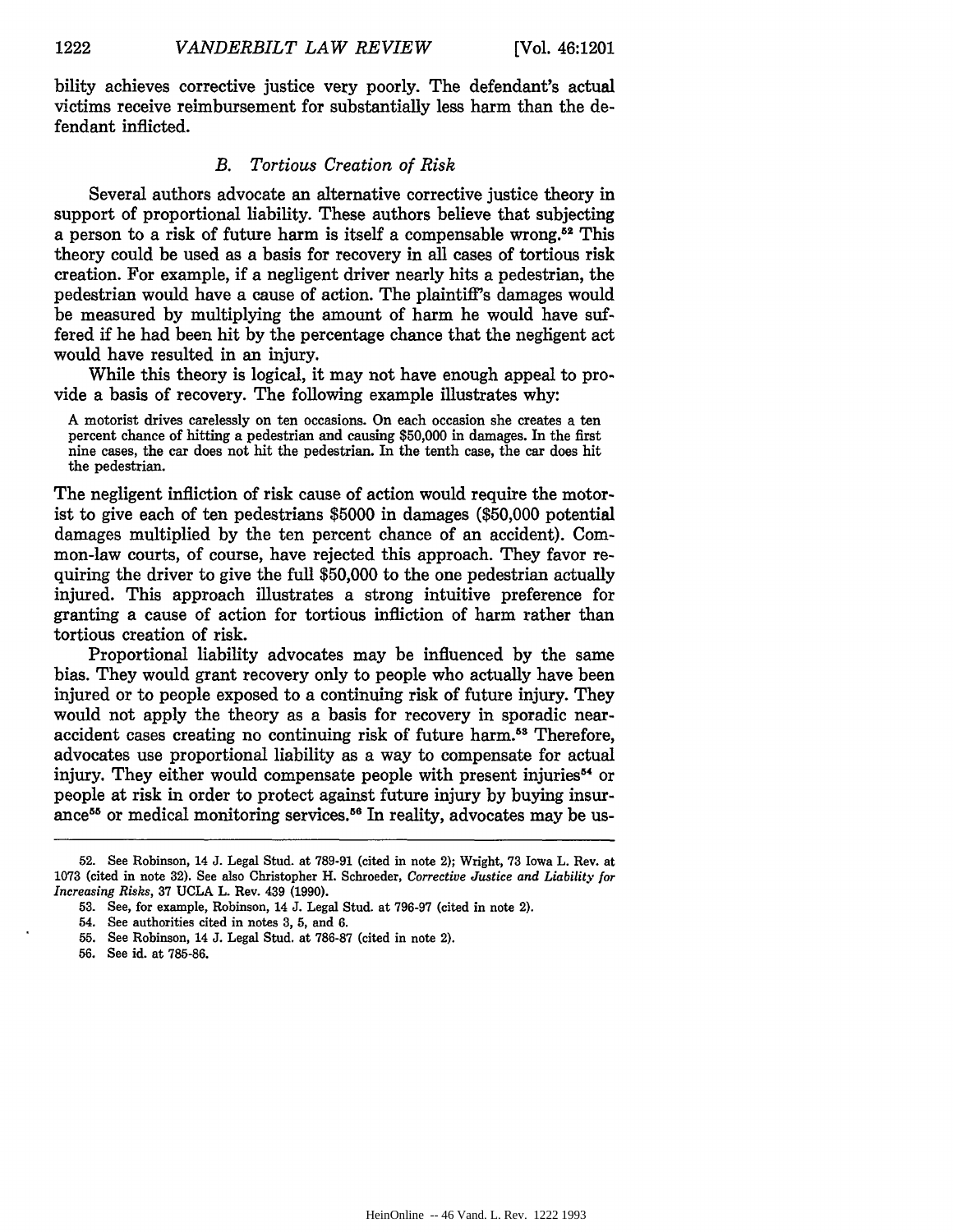ing this novel corrective justice theory merely as a rationale for compensating for infliction of harm, rather than creation of risk.<sup>57</sup> If so, the approach does not really represent a new theory of corrective justice after all.

Notwithstanding these suspicions, the tortious creation of risk theory lends support to the claim that proportional liability achieves corrective justice. The claim is much stronger for proportional risk recovery and for the insurance fund type of proportional risk recovery than for proportional damage recovery because proportional damage recovery imposes liability after the plaintiff suffers his injury. Many diseases caused by exposure to toxic substances and radiation have long latency periods. Typically, the wrongdoer would be held liable many years after the wrongful conduct. Because most wrongdoers in such cases are corporations, many of the officers, directors, and shareholders would be different persons at the time of liability than at the time of the wrongful conduct. When proportional damage recovery punishes persons who had nothing to do with inflicting the harm, tort law fails to achieve corrective justice.<sup>58</sup>

#### IV. **COMPENSATION AND** STATISTICAL EVIDENCE

Many scholars today recognize that compensation cannot be a freestanding goal of tort law.<sup>59</sup> It is far too expensive and exempts far too many people to provide an efficient form of loss insurance. A private insurance system or government benefits program could deliver greater compensation at a lower cost than the tort system. Nevertheless, the desire to use the tort system to provide compensation remains a supplemental argument in support of tort liability. The ability of proportional liability to achieve rational and fair compensation depends on the version that the courts adopt.

**<sup>57.</sup>** See *Fennell v. Southern Maryland Hosp. Ctr., Inc.,* 320 Md. 776, 580 A.2d 206, 213 (Md. Ct. App. 1990) (stating that in a loss of a chance case, the distinction between compensation for harm and compensation for risk may be "an exercise in semantics"). See also Farber, 71 Minn. L. Rev. at 1241 (cited in note 2).

<sup>58.</sup> See American Law Institute, Reporters' Study, 1 *Enterprise Responsibility for Personal Injury, The Institutional Framework* 25, 27, 355 (American Law Institute, 1991). The commonlaw approach, of course, suffers from the same difficulty as proportional damage recovery in long latency cases.

<sup>59.</sup> See, for example, Robinson, 68 Va. L. Rev. at 736-37 (cited in note 23); Rosenberg, 97 Harv. L. Rev. at 873 (cited in note 2).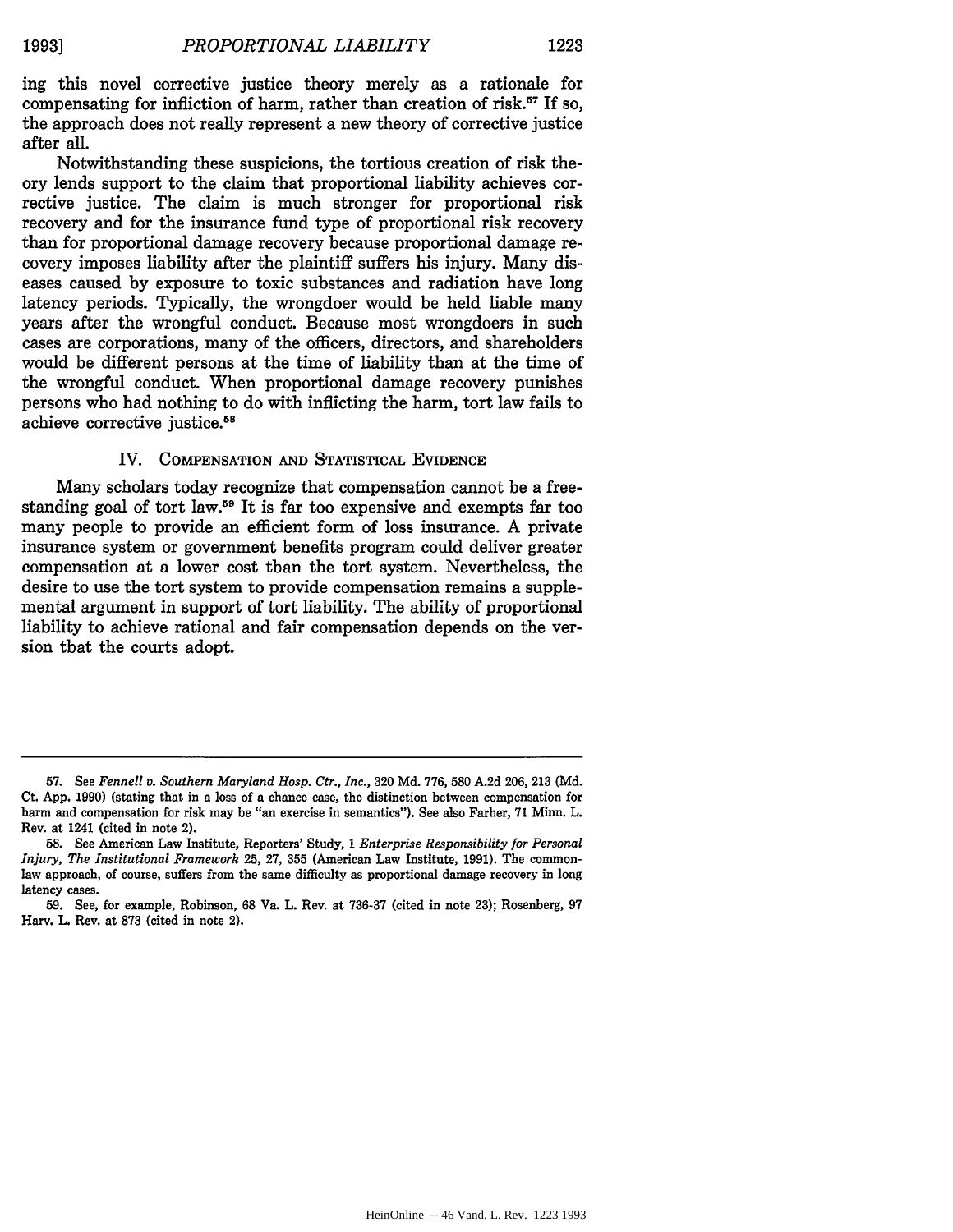#### *A. Proportional Damage Recovery and Insurance Fund Proportional Risk Recovery*

These forms of proportional liability are less capable of providing fair compensation than traditional tort liability because they drastically overcompensate some people and drastically undercompensate others.<sup>60</sup> Consider the following example:

Defendant releases a toxic substance that exposes people to a risk of contracting a particular disease. Five people who were exposed to the substance contract the disease. The evidence shows that the defendant created a twenty percent post-injury probability of having caused the disease in each of the five people. They bring an action against the defendant.

The defendant will pay each of the plaintiffs twenty percent of their damages. If damages are \$100,000 per plaintiff, the defendant would pay each plaintiff \$20,000. If, however, the statistical evidence is correct, the defendant caused the disease in only one of the five plaintiffs. Of course, there is no way of identifying which plaintiff was harmed by the defendant. A lawsuit based upon proportional liability drastically undercompensates that plaintiff. She receives only \$20,000, although her damages amounted to \$100,000. On the other hand, the other four plaintiffs in the case are grossly overcompensated by the defendant. They each receive \$20,000 but suffered no damages caused by the defendant. Because their illnesses would have occurred regardless of the defendant's actions, they have no rightful claim to the defendant's money.

The traditional common-law approach, which requires proof on a more probable than not basis, produces superior results because it is right more often than it is wrong. Applying the traditional rule to the above example would result in a denial of recovery in all five cases. The application of the traditional rule produces a correct result in four cases and an incorrect result in one case. Likewise, the common law would impose liability in all cases if the probability that the defendant caused the injury had been greater than fifty percent. Once again, it would resolve more cases correctly than incorrectly. As demonstrated above, proportional damage recovery makes a mistake in every case.

#### *B. Proportional Risk Recovery*

Proponents of proportional risk recovery make a plausible argument that the scheme provides appropriate compensation.<sup>61</sup> This method compensates plaintiffs who have been exposed to a toxic sub-

**<sup>60.</sup>** Harvey, **89** Dickinson L. Rev. at 245 (cited in note 2).

**<sup>61.</sup>** Rosenberg, **97** Harv. L. Rev. at 886-87 (cited in note 2); Ashton, 43 **U.** Miami L. Rev. at **1137-38** (cited in note 2).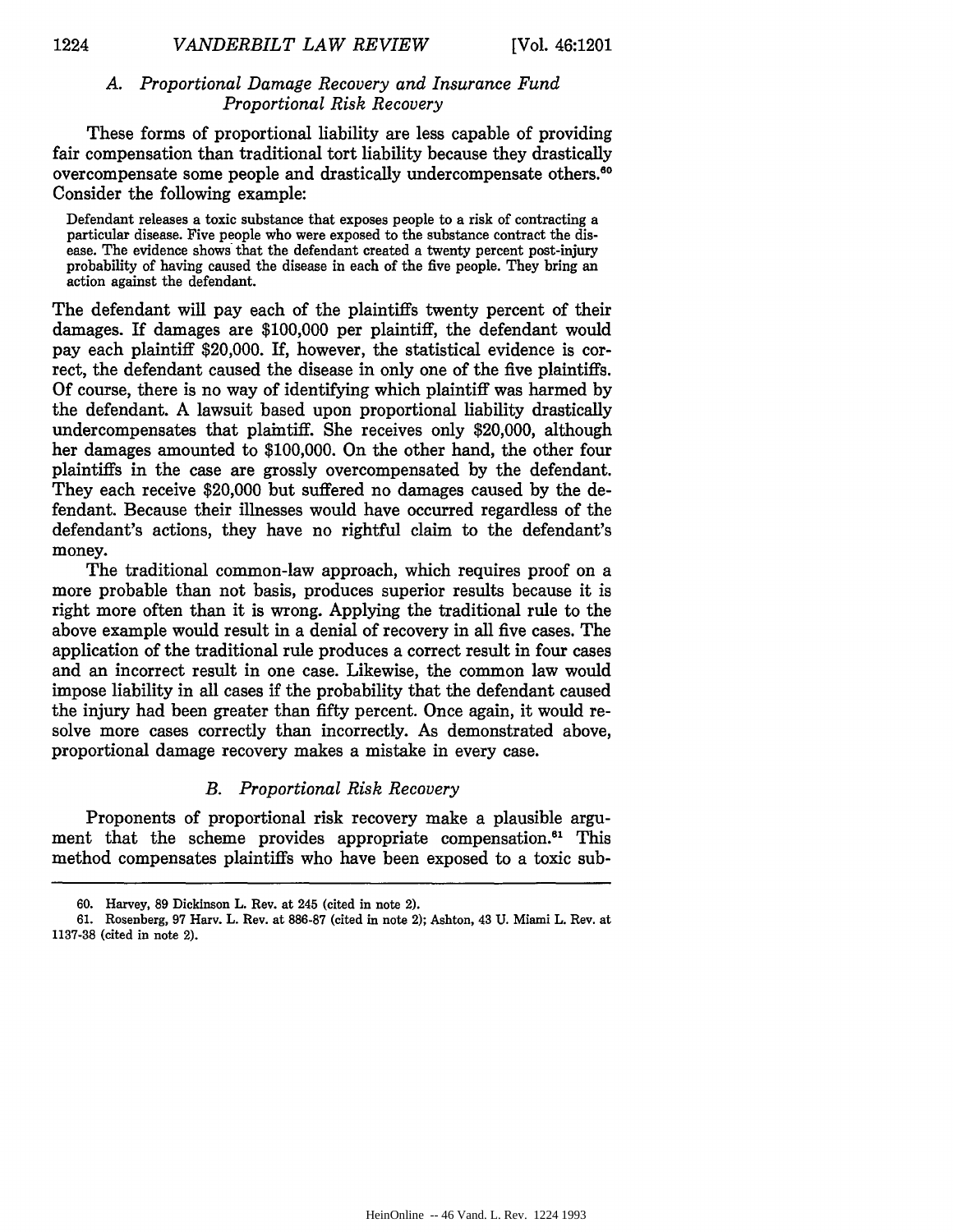stance at the time of exposure rather than waiting until the disease actually occurs. Obviously, some of the compensated plaintiffs will get the disease and others will not.

The compensation argument is based on the premise that the wrong compensated for is exposure to risk rather than causation of disease. When a person is exposed to a risk of future harm, her life expectancy has been reduced in an actuarial sense.<sup>62</sup> A present injury results because the economic value of her life is diminished. In theory, such a person would have to pay more for life insurance than a person who was not exposed to the risk.<sup>63</sup> Also, if she were later killed by another tortfeasor, her survivors would receive a smaller recovery than if she had not been exposed to the toxin.<sup>64</sup> Thus, the person who shortened that life expectancy caused this economic harm to the victim at the time of exposure.

In a risk exposure case, the appropriate remedy is to determine how much the victim's life expectancy has been shortened, discount the future damages (for example, loss of future earnings) to present. value, and award the victim this remainder. With this money, the plaintiff can afford to pay for the increased cost of life and medical insurance. Alternatively, if the plaintiff can minimize or avoid the risk by seeking additional medical monitoring, she could use the money to pay for that service. In theory, the victim's reduced recovery does not undercompensate her because it bears a direct relationship to the increased cost of insurance.

Several factors undermine this theory of compensation. First, there may be many cases in which a plaintiff's actuarial loss produces no real economic loss. As a practical matter, it is unlikely that every significant exposure to a toxin will affect insurance premiums or wrongful death damage awards. Second, this theory produces overcompensation and undercompensation in much the same way as the other types of proportional liability because it uses epidemiological or other statistical evidence.<sup>65</sup> Proportional risk recovery based on epidemiological evidence awards everyone in a large group the same percentage of damages. As discussed previously, however, some members of the group are subject to a higher than average risk, and others are subject to a lower than average risk.6 For example, **if** epidemiological evidence shows that the average risk is twenty percent, some members of the group will have

**<sup>62.</sup>** Rosenberg, **97** Harv. L. Rev. at **886-87.**

**<sup>63.</sup> Id.** at **886.**

<sup>64.</sup> **Id.** at **885-86.**

**<sup>65.</sup>** Callahan, **23** Ariz. St. L. **J.** at **670** (cited in note **8);** Farber, **71** Minn. L. Rev. **at** 1244

<sup>(</sup>cited in note 2).

**<sup>66.</sup>** See note **28** and accompanying text.